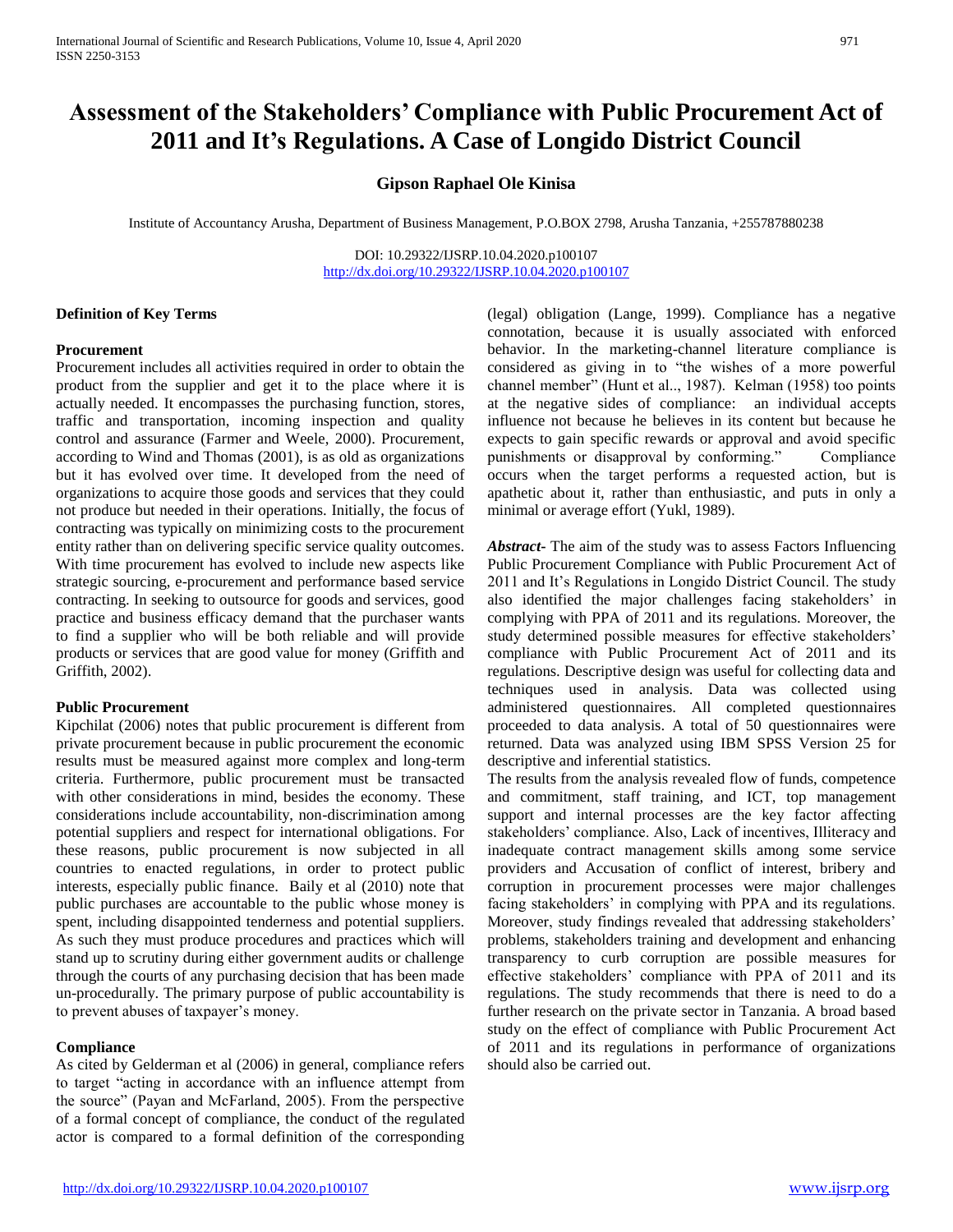### I. BACKGROUND TO THE STUDY

n Tanzania, the Public Procurement Act was enacted to In Tanzania, the Public Procurement Act was enacted to harmonize public procurement processes in the public service, secure judicious, economic and efficient use of public resources, and furthermore, ensure that public procurement is fair, transparent and non-discriminatory. Public Procurement has a long history. According to Telgen, (2006) Public Procurement is a comprehensive process stretching from procurement planning, budget allocation, bids invitation, bids evaluation, contract award, contract management, performance evaluation, auditing and reporting. It is an activity that must support the delivery of a public body's strategic objectives at the same time live up to the expectations of the targeted public and taxpayers at large. Arrowsmith (2010), stated that public procurement is one of the Government activities which have significant impact economically, socially and political in the country. In provision of services, governments spent huge sum of money in acquisition of materials and services. It is estimated that 7-13% of world Gross Domestic Product (GDP) and 30% of world merchandise trade could be available in the public procurement. Most industrialized countries spend at least 10% of their GDP on public procurement Trionfetti, (2013).

Developing countries, in one way or another, have reformed their public procurement regulations. The reforms have not been limited to regulations only, included public procurement processes, methods, procurement organizational structures and appropriate job specification and description for the workforce. The reforms have been a result of joint effort with various development partners like the World Bank, International Trade Centre, WTO, and UNCTAD varying from country to country. The PPRA as an oversight body has the mandate to ensure that public entities are adhering to Public Procurement Act, 2011. The PPA 2011 is giving equal opportunity to all prospective suppliers, contractors, consultants and service providers. It ensures fairness of treatment to all parties in order to obtain the value for money in the procurement process. The Act applies to all Government institutions which use public funds. The Defence and National Security Organs are obliged to comply with the Act in managing their procurement and disposal of public assets. They are required to prepare dual list that is items for open tendering and list for restricted items. They are required to agree annually with the PPRA on the restricted list and the methods of procurement for the restricted items. The PPA 2011 is being implemented with Public Procurement Regulations 2013 Government Notice No. 446 published on 15th December, 2013. However, apart from their contribution and Government efforts Public Procurement in LGAs encounter many barriers and problems in their operations, limiting their performance. The Public Procurement Act identified the compliance weakness in the public institutions that need urgent attention. These are: Lack of qualified procurement personnel, incorrect interpretation and application of some provisions of the procurement Act, slow pace in regularizing the Draft Regulations, lack of clear procedures for Emergency Procurement, lack of Training Avenues or Institutions, poor Record Management (scattered files), poor handling of Suppliers' Complaints, poor Procurement Planning, Mobilization & Implementation, poor Contract Management and high cost of Advertisement (PPA, 2007).

It is from this background that this study assessed the stakeholders' compliance with Public Procurement Act of 2011 and its regulations on Local Government Authorities (LGAs) in Tanzania.

### **Statement of the problem**

It has been observed that in Tanzania LGAs the Public Procurement Act and its regulations were initiated in order to govern the Public Procurement (CPAR, 2013). This Act requires value for money to be realized even though it has been revised in a several times as Act No. 21 of 2004, No. 7 of 2013 and amendment of 2016 with their regulations, however; the experience shows that the law is not properly enforced. Abukari, (2014) found that the implementation of the Act was hindered by poor information dissemination, in adequate capacity and trainings, delay in payment of works executed by service providers and challenges with the law itself. Malima, (2016) found that factors that limited application of PPA procedures were: lack of procurement knowledge, lack of inadequacy fund due to highly dependency from donors and improper positioning of Procurement Management Units (PMUs). Fikya, (2017) found that generalization of the PPA 2011 in all Institutions was the major challenge. In Tanzania a number of studies relating to the above topic has been conducted but has not covered the problem. This was evidenced by Fikya, (2017) done a research on the Challenges on Complying with PPA of 2004 in the procurement of Goods in the specialized Institution at Medical Store Department (MSD). Suka, (2015) conducted a study on the effectiveness of PPA No. 21 of 2004 in procurement of Goods in the Central Government in Tanzania. Least but not last, Nyendage, (2015) conducted a study on the effectiveness of PPA No.21 of 2004 in achieving economy and efficient, in the use of Public funds in LGAs which was done at Ilala Municipal Council but in a most cases not covered all challenges of complying with PPA and its regulations. Therefore, from such views no research has been done specifically on assessing the compliance to PPA 2011 and its regulations in LGAs, Hence; this study sought to do an assessment of the stakeholders' compliance with Public Procurement Act of 2011 and its Regulations in Tanzania Local Government Authorities for the case of Longido District Council.

## **Specific objectives**

The specific objectives of this study were to examine factors affecting stakeholders' compliance with PPA of 2011 and its regulations, to identify the major challenges facing stakeholders' in complying with PPA of 2011 and its regulations and to determine possible measures for effective stakeholders' compliance with Public Procurement Act of 2011 and its regulations

## **Significance of the Study**

This study bears the following importance;

## **Government of Tanzania**

The research findings would give guidelines to the Tanzania Government in the formulation of appropriate laws and rules that will be used in the planning, designing and implementation of a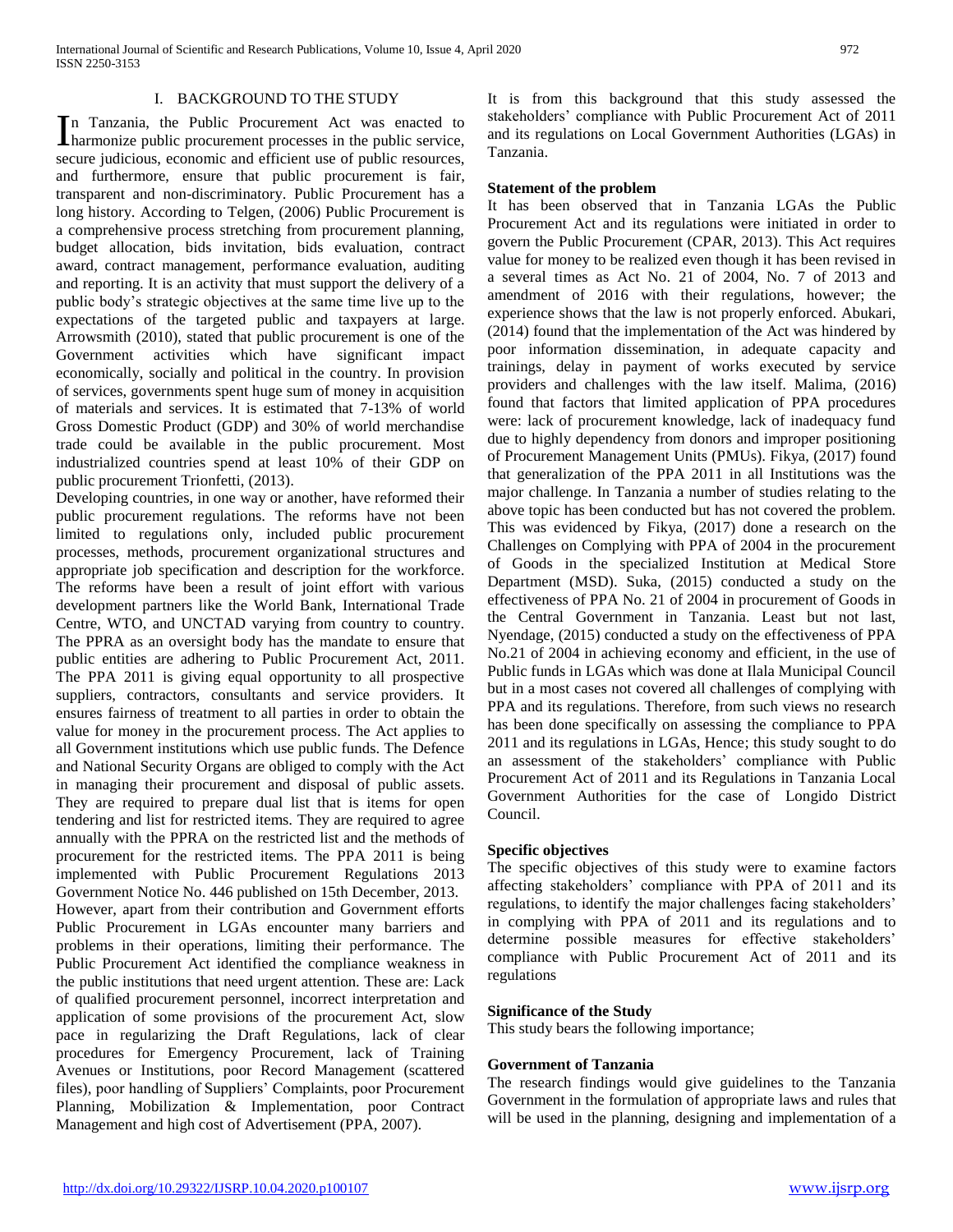sound public procurement system that will align itself to the overall economic strategy

## **Policy Makers**

The study will enable policy makers to plan, organize and formulate good policies and laws that will help the society to grow. It will assist the policy makers to do the rational and right decision making when they are planning things that have direct impact to the society.

## **Researchers and Academicians**

Another relevance of this study is the provision of empirical literature to the future researchers who are also interested in conducting researches in the area of compliance on Public Procurement Act of 2011 and its regulations. It would also serve as stock of knowledge for practitioners and students to gather experience in the area of compliance on Public Procurement Act of 2011 and its regulations. This study is therefore meant to provide empirical bases for such researchers.

# II. LITERATURE REVIEW

# **FACTORS INFLUENCING PUBLIC PROCUREMENT COMPLIANCE**

Factors influencing compliance with the public procurement range from staff training, use of ICT, top management support, awareness in provisions of public procurement laws, procurement ethic, technical audit factors and effectiveness of public procurement audit among others.

# **Staff Training**

According to Raymond (2008), professionalism in public procurement relates not only to the levels of education and qualifications of the workforce but also to the professional approach in the conduct of business activities. If the workforce is not adequately educated in procurement matters, serious consequences; including, breaches of codes of conduct occur. According to Atkinson (2003) cited in Raymond(2008), there are approximately 500,000 professional purchasing people in the United States and only 10 per cent of these have been members of a professional body and the rest are not even aware that there are ethical and legal standards involved in procurement. He also linked lack of a high degree of professionalism in public procurement to corruption, which ultimately impedes compliance. The procurement officers must be trained and aware about all regulations in relation to procurement and related procedures (Hui et al 2011). Rossi, (2010) asserts that ethical code is not only a deterrent of incorrect behavior but also an enabler for all members of the organization to safeguard the ethical legacy of the firm. In Uganda, the PPDA Audit Report (2008) revealed that lack of professionalism was high amongst public procurement officers. This position is further confirmed by Basheka and Mugabira (2008) who state that the level of professionalism in public procurement in Uganda is low or non – existent. De-Boer and Telgen, (2010) also attributed noncompliance in public procurement to lack of purchasing professionalism in the public sector.

# **Information, Communication and Technology (ICT)**

The role of ICT and Management Information Systems in enhancing efficiency and transparency in public procurement cannot be underestimated (De-Boer and Telgen, 2010). ICT in public procurement is intended to serve a number of objectives which include: Broadening participation in public tendering, To speed up the procurement process and make it more efficient by expanding supply and demand; and to provide transparency in public procurement by reviewing established procedures and public information, and by developing an easy auditing system. Installation of ICT in public entities procurement aims at benefiting three main stakeholders: First, there is the public at large, which demands easy access to reliable information on public procurement. Secondly, the government purchasers that need a more efficient, faster and less bureaucratic procurement process. Besides that, public entities are keen on the use of systems to restore public trust on the part of public sector spending going to the acquisition of goods and services. According to (Oliver, 2005), Business solutions like SAPERP help in streamlining procurement controls all across the functional lines. Public sector procurement functions should also be cross-linked with such solutions. SAP also enables all units track procurement performances across different departments in the public sector. It enhances visibility and increases inventory transactions efficiently.

# **Top Management Support**

Hui et al (2011) stipulates that efficient management is one of the most effective preventive mechanisms for it promotes transparency and accountability, facilitates oversight and provides a good basis to prevent corruption. Rossi, (2010) opines that formal controls must first be defined, agreed, and applied top-down internally within an organization if they are to be effective. An organization with a genuine commitment to legal compliance is evidenced by top management's dedication to ethical corporate behavior (Krawiec, 2003). In a related argument, Obanda, (2010) stipulated that strong institutional support at top levels of government is needed by procurement personnel in order to promote integrity, monitor the public procurement process and apply procurement law appropriately.

# **Awareness in Provisions of Public Procurement Laws**

According to Rossi (2010), compliance with the formal elements gives an indication of knowledge of the rules. Gelderman et al; (2013) maintained that public purchasers will comply with the rules if they perceive them as clear. It is further argued that Lack of clarity is believed to increase the possibilities for deliberate non-compliance. Educating and training public purchasers will be an effective tool for increasing the compliance with the directives.

# **Ethics in Procurement Regulations**

Dobler and Burt (2013) define a profession as: "a calling requiring specialized knowledge and often long and intense preparation including instruction in skills and methods, maintaining by force of organization or concerted opinion high standards of achievement and conduct, and committing its members to continued study and to a kind of work to which has for its prime purpose the rendering of a public service" This definition is echoed by Millerson (2014) who lists the following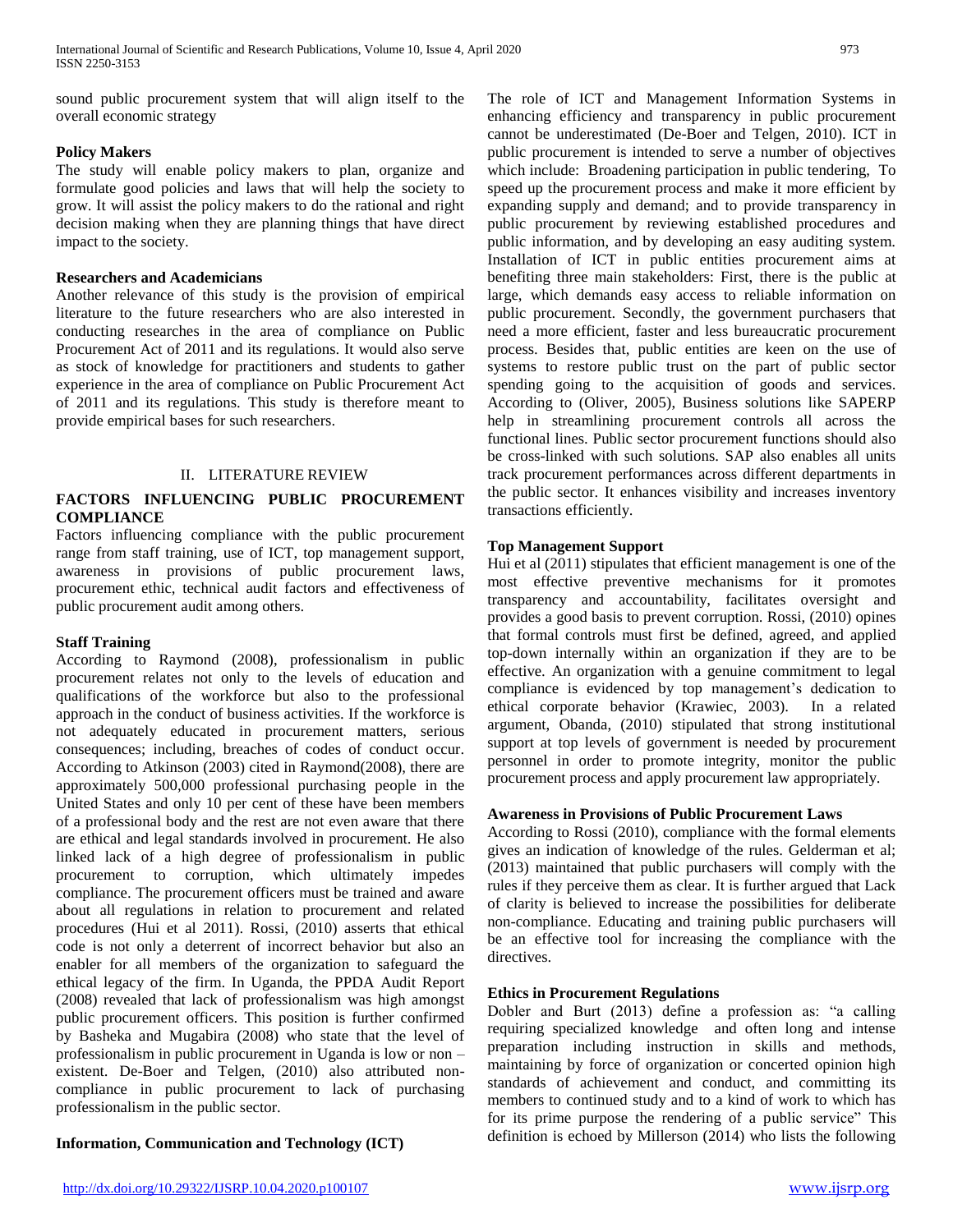essential features of a profession. A profession according to Millerson has the following essential features; A skill based on theoretical knowledge; A skill requiring training and education; the demonstration of competence by professional by passing a test; maintenance of integrity by adherence to a code of conduct; service provided for the public good and that the profession is organized.

### **Institutional Factors**

According to Luy (2014), there are six dimensions though which we can judge the level of institutionalization of any structure and its ability to adapt to change, including: autonomy, complexity, coherence, congruence and exclusivity. Implementation of organizational activities depends on the relationships between and within organizations. One way to explain this relationships and its effect on implementation of organizational activities is the principal-agency theory holds that shirking is likely to occur when there is some disagreement between policy makers and the bureaucracy. Civilian political leaders (principals) delegate authority to the bureaucracy (agent) with the expectation that the agent does not move quickly enough to reflect the policy preferences of principal, the committee members could show their displeasure by cutting the funding of the organization. Leaders (the principals), through powers of appointment and the purse are in position to influence bureaucratic outputs. Luy, (2014) quoting Calvert et.al. (2010), found that politicians wield considerable power in affecting bureaucratic outputs via the power of appointment. Calvert et al posits that the chief executives power of appointment and the threat of legislative sanctions influence bureaucratic output.

### **Accountability**

Accountability is government's obligation to demonstrate effectiveness in carrying out goals and producing the types of services that the public wants and needs (Segal and Summers, 2012). Lack of accountability creates opportunities for corruption. Brinkerhoff (2014) identifies three key components of accountability, including the measurement of goals and results, the justification or explanation of those results to internal or external monitors, and punishment or sanctions for nonperformance or corrupt behavior. Strategies to help increase accountability include information systems which measure how inputs are used to produce outputs; watchdog organizations, health boards or other civic organizations to demand explanation of results; performance incentives to reward good performance; and sanctions for poor performance (Vian and Collins,2014).

## **Internal Processes**

Public procurement has, for long, been overshadowed with inefficiency, corruption and disregard of fundamental "value for money" considerations. This has adversely impacted the rate and quality of progress in realizing the objectives of national development, especially in developing and transition countries (Tan et al., 2009). Employees may neither engage in, nor give the appearance of engaging in, dishonest or unethical actions. Both are injurious to the public's perception of honest government. As a government employee, you might have access to procurement and other nonpublic information that could affect a contract bid or the award process (Wymer and Regan, 2010). Improper

disclosure of such protected information could violate numerous laws, as well as ethics rules. It also could subject you to administrative actions, as well as civil or criminal penalties. Management in contracting authorities should ensure that there is an appropriate focus on good practice in purchasing and, where there is a significant procurement function that procedures are in place to ensure compliance with all relevant guidelines.

## **Theories guiding the Study Stakeholders Theory**

Stakeholder theory originated by Freeman (1984) is defined as "any group or individual who can affect or is affected by the achievement of the organization's objectives". Unlike agency theory in which the managers are working and serving for the stakeholders, stakeholder theorists suggest that managers in organizations have a network of relationships to serve that include the suppliers, employees and business partners. According to Freeman (2002), each stakeholder is given an important say in making important decisions. Business and executives who manage them, should create value for customers, suppliers, employees, communities and financiers (Stieb, 2008) The stakeholder theory argues about the importance of a firm paying special attention to the various stakeholder groups that are deemed to have a stake in the operations of a firm. The representation of all stakeholder groups on boards is therefore necessary for effective corporate governance (Gibson, 2010). The model depicts the stakeholders in a typical large corporation. The stakes of each are reciprocal, since each can affect the other in terms of harms and benefits as well as rights and duties (Freeman, 2002). Owners have financial stake in the corporation and expect returns. Employees have their jobs and usually their livelihood at stake. They have socialized skills and in return for their labor, expect security, wages and benefits and meaningful work (Frey &Nickerman, 2009). They are in return expected to follow the instructions of management, and be responsible citizens in the local community in which the corporation operates. The stakeholders theory will be used to establish how different stakeholders such as the general public, the government, civil society, suppliers and various procurement professional organizations influence effective implementation of the public procurement rules and regulations and how this affects organizational performance.

## **Principal Agent Theory**

Agency theory was exposited by Alchian andDemsetz (1972) and further developed by Jensen and Meckling (1976). The theory defines the relationship between the principals, such as shareholders and agents or company executives and managers. In this theory, shareholders who are the owners of the company, hire the agents to perform work. Principals delegate the running of business to the managers, who are the shareholders' agents (Clarke, 2014). According to Rungtusanatham et al., (2013), two parties have an agency relationship when they cooperate and engage in an association wherein one party delegates decisions or work to another to act on its behalf. The important assumptions underlying agency theory are that: potential goal conflicts exist between principals and agents; each party acts in its own selfinterest; information asymmetry frequently exists between principals and agents; agents are more risk averse than the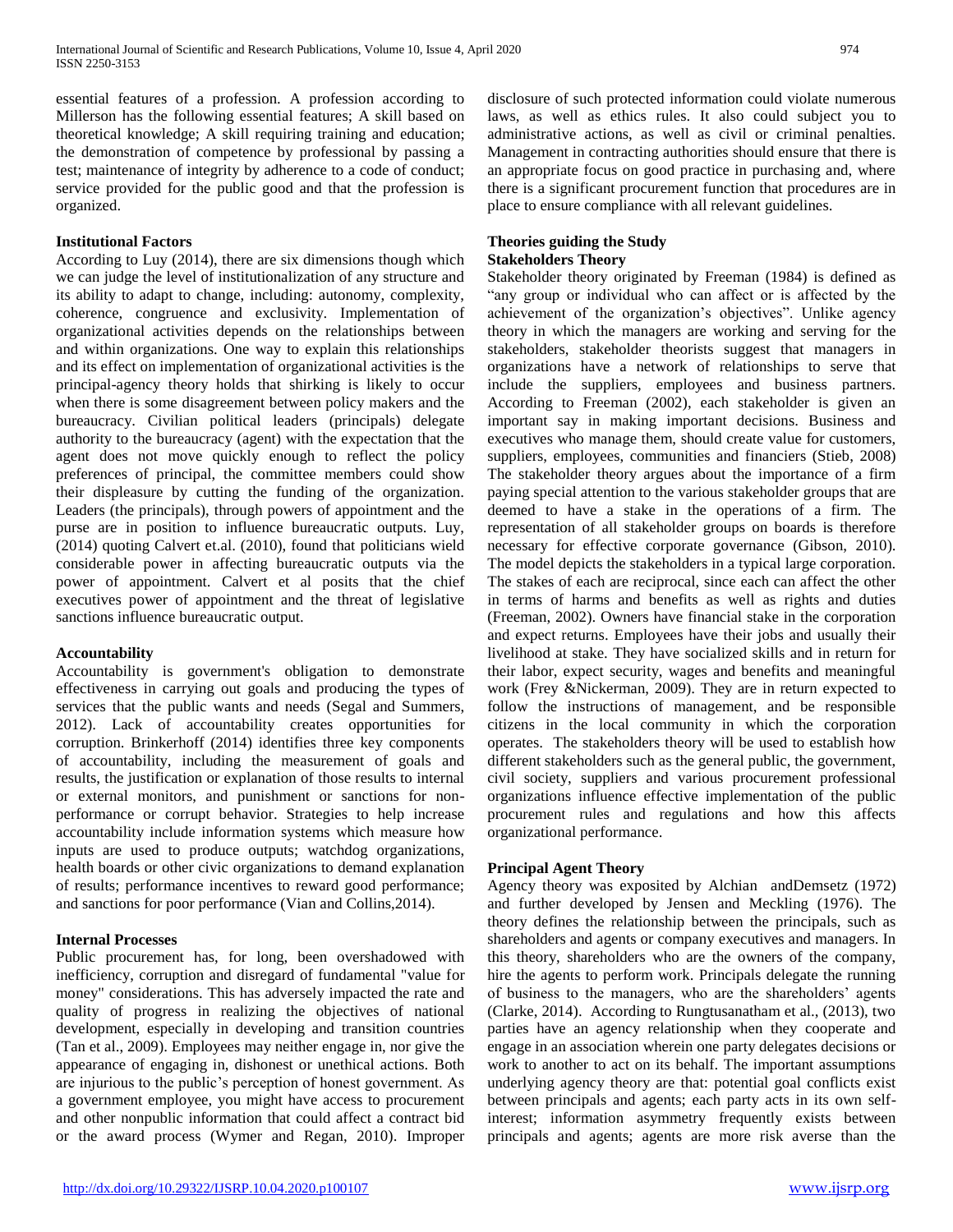principals; and efficiency is the effectiveness criterion (Xingxing&Kaynak, 2012). The theory deals with situations in which the principal is in a position to induce the agent, to perform some task in the principal's interest, but not necessarily the agent's (Health & Norman, 2013). Accounting officers and procurement managers in state corporations play the agent role for the government and the organization stakeholders. Compliance with procurement rules and regulations may be as result of principal-agent problem (Langevoort, 2012). The PPDA, (2005) bestows the responsibility of compliance with PP legal framework on the Accounting Officers of the PEs. Theory will be useful in explaining the relationship between the government and the state corporations in compliance to the legal framework. Theory will explain how the actions of the agent affect the principaland other stakeholders for example making non optimal decisions as far as the utilization of financial resources and non-financial resources are concerned (Muranda, 2016).

## **Institutional Theory**

Institutional theory adopts a sociological perspective to explain organizational structures and behavior (Dunn, 2010). It draws attention to the social and cultural factors that influence organizational decision-making and in particular how rationalized activities are adopted by organizations (Scott, 2011). The institutional theory is the traditional approach that is used to examine elements of public procurement (Obanda, 2010). Scott, (2014) identifies three pillars of institutions as regulatory, normative and cultural cognitive. The regulatory pillar emphasizes the use of rules, laws and sanctions as enforcement mechanism, with expedience as basis for compliance. The normative pillar refers to norms and values with social obligation as the basis of compliance. The cultural-cognitive pillar rests on shared understanding on common beliefs, symbols, and shared understanding.

# **Legitimacy Theory**

Legitimacy theory derived from the concept of organizational legitimacy, was defined by Dowling and Pfeffer, (1975) as a condition or status which exists when an entity's value system is congruent with the value system of the larger social system of which the entity is a part (Guthrie, Cuganesan& Ward, 2016). When a disparity, actual or potential, exists between the two value systems, there is a threat to the entity's legitimacy. Legitimacy theory posits that organizations continually seek to ensure that they operate within the bounds and norms of their respective societies. According to Wilmshurst and Frost (2010), the legitimacy theory postulates that the organization is responsible to disclose its practices to the stakeholders, especially to the public and justify its existence within the boundaries of society. This theory, which focuses on the relationship and interaction between an organization and the society, provides a sufficient and superior way for understanding state corporations procurement practices (Hui et al., 2011).

# **Empirical Literature Review**

Gelderman et al., (2015) undertook a study on non-compliance of EU tendering directives. The study surveyed 147 purchasing professional of the Dutch Ministry of Defense and the findings revealed that both purchaser's familiarity with the rules and organizational incentives have a positive, statistically significant impact on compliance. On theother hand, inefficiency of the directives and supplier resistance did not influence compliance with the directives. The study however failed to give recommendations on how both developed and developing nations can improve regulatory compliance and increase organizational performance.

Sasheka, (2018) as well undertook a study among 99 local government stakeholders selected from 11 districts of Uganda. Using a correlation research design, study aimed at identifying the critical components of procurement planning and accountable Government system. Data was analyzed using principal component factor analysis and results indicate a significant positive relationship between procurement planning and accountable local government procurement systems.

Geo, (2015) on the other hand carried out a study on factors influencing compliance with the Public Procurement Law (Act 663). The research used data from a survey of 58 responding PP purchasers from procurement entities within the public sector of Ghana. Study established that both organizational goal achievement and familiarity of rules by PP practitioners have a positive, statistically significant impact on compliance. The study focused on non-compliance and failed to show how it affects the performance of public entities.

Ogot, Mulinge and Muriuki, (2016) studied the impact of the PP law and Regulations on 54 profit oriented public corporations in Kenya. The study established that regulating procurement in profit oriented public corporations had significantly promoted transparency, quality and value for money in procurement carried out. However, the study revealed that the ability by the PEs to bargain with suppliers for the best deal and speedy response to business opportunities were some of the areas adversely impacted by the law. The study did not indicate the impact of the inability to bargain with suppliers and failure of speedy response to business opportunities had on the firms' profitability and growth; for accountability of the firms; profit generation and growth cannot be alienated from the managers' discretion to control cost of inputs, that is, procurement (Ogot et al., 2010). In other words, there is no rationale to task managers of regulated firms for failure to generate profits if they are denied control over costs. The managers' denial of discretion and control over operating costs may have significant adverse effect on business planning and the overall firm's performance. However, using data collected from semi structured interviews in Atlanta Georgia, Schnequa and Alexandra (2012) noted that the Public Private Partnerships in public procurement are possible only under rigid constraint. In their study, they found that there are two decision making patterns, the-broker and the puristcorrelated with length of employment by the same organization and the political context of the agency.

Ivar et al., (2011) conducted a survey of over 7300 procurers and participating firms and in-depth interviews with 150 procurement professionals on the patterns of use, costs and effectiveness of EU procurement. The study sought to directly assess the costs of procurement and to compare costs across procedures, countries, authorities and sectors. Findings indicate that procurement costs and effectiveness vary significantly across countries and that the procurement directives support the core objectives of PP policy.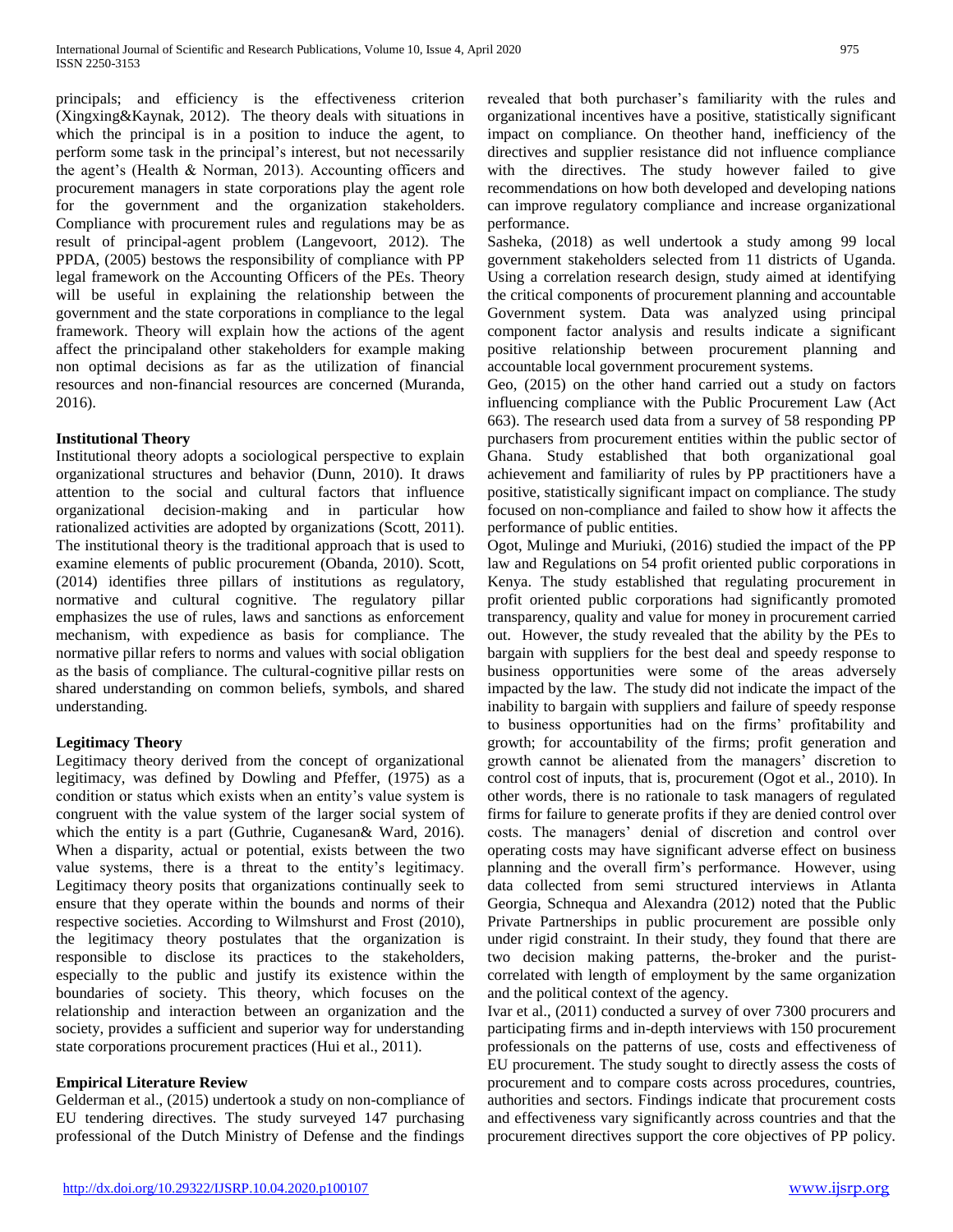In particular, PP markets are highly competitive and this helps to bring about efficient purchasing outcomes. The regulatory dilemma is how to balance the positive core features of the system, while responding to a perceived need for increased efficiency and flexibility.

PPOA (2011), undertook a survey on the level of compliance to the procurement law and established that the introduction of the legal and regulatory procurement framework; the establishment of PPOA as an oversight body; the development of a framework for contract administration and the appeals mechanism were among the aspects of the procurement system rated as having been positively affected by the law. In contrast, the existing institutional development capacity in PEs and functioning of the procurement market were assessed as being among the weakest aspects of the system. The study noted that although procedures supporting systematic procurement planning had been established were not complied with, that there was a low share of procurements that were done through open tendering, meaning most procurements were done on an ad hoc basis, by RFQs and direct procurements, thus suggesting a lack of procurement planning in most of the surveyed PEs. One of the strong points about the public procurement law according to the study was that procurement decision making had been fully delegated.

Eyaaet al., (2017) conducted a cross sectional study on the causes of non- compliance in PP in Uganda using a structured questionnaire. The target population was 120 Central Government Procuring and Disposing Entities (PDEs). The sample size selected was 92 using random sampling technique and the response was 46, giving a response rate of 50%. Collected data was analyzed using correlation analysis. The reliability of the measures was determined using the Cronbach Alpha Co-efficient. All coefficient of the variables were above 0.5, implying that the measures were adequate. The findings indicate that only familiarity with rules is a significant predictor of compliance. The implication is that the more procurement personnel are familiar with the regulations, the more compliant they will be. The authors' model indicates a 52.4% variation in compliance with the regulations. The study did not explore the structure of the country's procurement legal framework and how it affects the performance of PEs.

Osei-Tutuet al., (2016) studied the level of compliance with the public procurement Act in Ghana targeting PEs in local government, education and health as representation of procurement activities of the Ashanti and BrongAhafo regions. Four main compliance areas with sub-criteria adopted were management systems, information and communication, procurement process and contract management. The simple method of calculating averages was employed in the computations to determine the degree of compliance and obtaining a 100% would imply that the PE fully complied with the requirements of the procurement law in that particular area.

The study by Ntayiet al., (2018) examined the perceptions and effects of social value orientation, expected utility, fairness in procurement procedures, the legitimacy of the procurement law and the procurement law enforcement authority on compliance with the procurement law, guidelines, procedures and regulations. Data were collected from a sample of 110 Procurement and Disposing Entities (PDEs) and analyzed using confirmatory factor analysis (CFA) and structural equation modeling (SEM). Findings indicate that social value orientation, expected utility, legitimacy of the procurement law enforcement agency and perceptions of procedural justice were significant predictors of the PP regulatory compliance (Ntayi et al., 2015). CFA demonstrates that PP staffs are driven by individualistic self-interest, pro-social and competitive social value orientations while performing the procurement functions and follow rules which they do not believe in, but which are perceived by government to promote transparency and accountability.

A study by Kenyanya et al., (2016) sought to determine the influence of the PPDA, (2016) on procurement practices in PEs in Kenya. Data were collected from 95 respondents of tender committee members, the suppliers and the principals of the schools. Study established that the regulations have had a significant influence on pricing of goods procured and lead time. On the other hand, the same regulations have had a less significant influence on transparency of the procurement process and quality of goods procured.

Achuora, Arasa and Onchiri (2017) conducted a study on the factors affecting effectiveness of PP audits for constituency development funds in Kenya. Specifically it sought to investigate the effect of the legal framework, auditor's specific professional qualities, technical audit factors and client-related factors on effectiveness of PP audits. The study adopted a descriptive research design using a stratified random sampling to ensure representativeness. The study findings indicate that technical audit factors have greatest influence on effectiveness of PP audit, followed byregulatory framework, client related factors and auditor's professional qualities respectively. The study narrowed its research undertakings on PP audits and hence failed to demonstrate the influence of PP rules and regulations on performance of PEs.

European Union Chamber of Commerce in China (2015) conducted a study on European business experiences competing for public contracts in China. The study targeted foreign-invested enterprises (FIEs) competing in China's PP markets. The study established that the regulatory framework governing procurement is fragmented, inconsistent and unevenly implemented and that it is a drag on efficiency and innovation for the Chinese economy as a whole. However, the study failed to demonstrate the influence of the Chinese government procurement legal framework and performance of government corporations.

A study by PPRA (2016) assessed the Country's Procurement System in 20 PEs that were sampled randomly. The assessment methodology was based on the OECD-DAC/WB structure of four pillars, namely: legislative and regulatory framework; institutional framework and management capacity; procurement operations and market practice; and integrity of the public procurement system. The study found out that tenders which did not use standard bidding documents accounted to 55% and most of the interviewed stake holders were not familiar with the Act and Regulations. The study recommended enforcement and close monitoring of all PEs to ensure compliance.

In another study by Belisario et al., (2018) on Asia Pacific Economic Cooperation procurement transparency standards in the Philippines, entailed consultations with the private sector whether those laws and regulations are implemented in practice and actually help reduce corruption. Study failed to demonstrate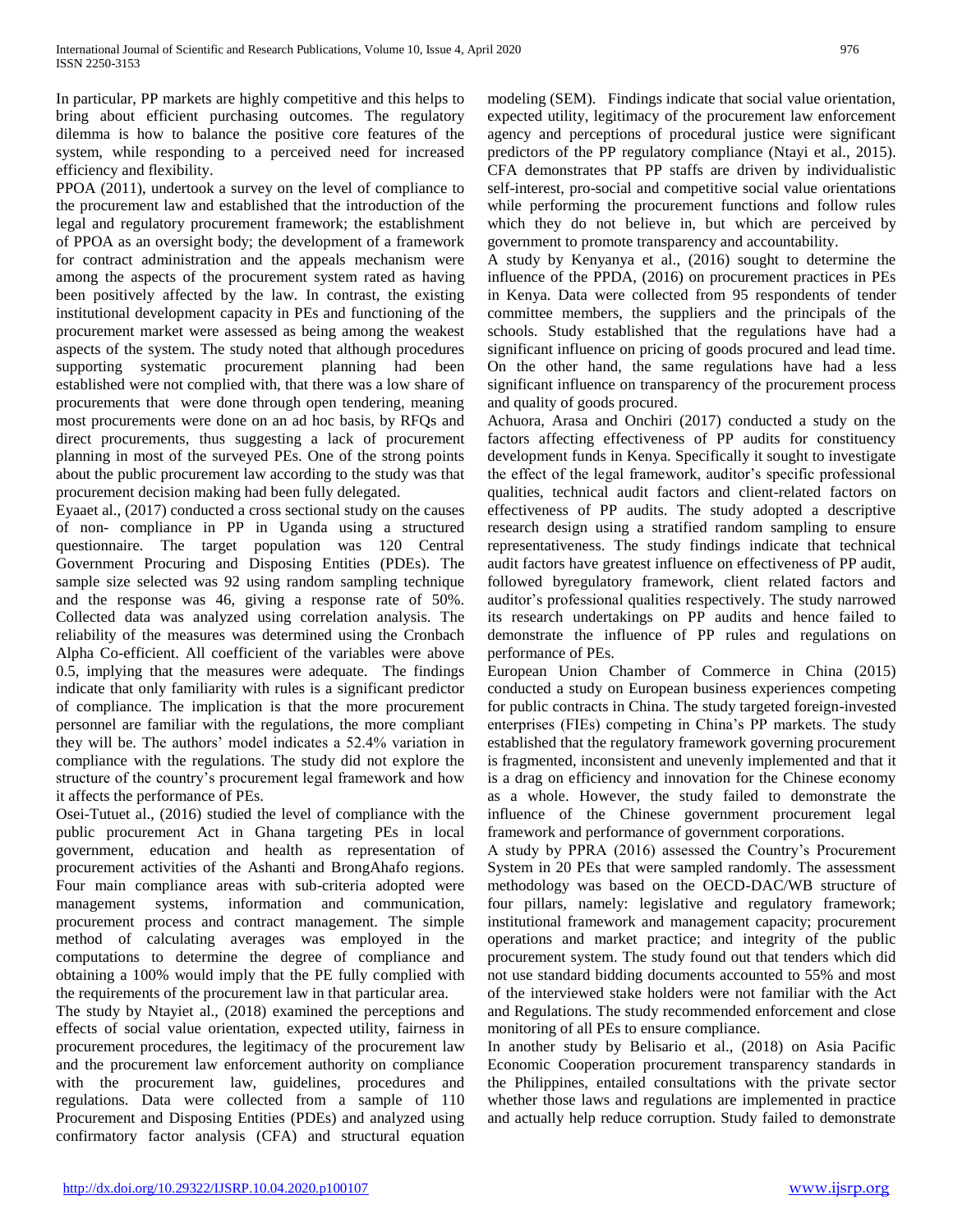the influence of the employed procurement legal framework on performance of government corporations in Philippines.

Tadeoet al., (2018) studied the extent to which procurement officers at local governments in Uganda comply with the legal framework and the relationship between compliance and service delivery. The study adopted a combination of qualitative and quantitative approaches to collect and analyze the data. The findings indicate a moderate level (70%) of compliance to the law and a weak relationship between compliance and timeliness  $(r = .13, p = .57)$ , cost  $(r = .38, p .63)$ , and quality  $(r = .18, p = .75)$ .49). Study failed to show the effect of compliance with procurement rules and regulations on organizational performance.

Okundi (2017) carried out a study on Procurement Laws Review Key to the Success of Devolution with the aim of establishing how procurement law can help implementation of county governments. Study revealed that despite the progress made since the operationalization of the law, the Kenyan procurement system still faces a myriad of challenges. In 2012 for instance, the then Permanent Secretary for Finance noted that up to 30 per cent of the national budget is lost in procurement related malpractices.

## **Conceptual Framework**

A conceptual framework is simply a structure of the research idea or concept and how it is put together when describing the expected outcome of the study. It is a logically developed described and elaborated network of associations among variable that have been identified through processes as interview observations and literature survey (Sekaran, 1992). Conceptual framework of this study explains relationship between independent variables and dependent variable. Independent variables in this study are factors, challenges and measures for effective stakeholders' compliance with Public Procurement Act of 2011 and its regulations. Dependent variable of this study is compliance with Public Procurement Act of 2011 and its regulations.



**Source:** Researcher *2019*

# **Variable Measurements**

The dependent and independent variables above was measured by various measurements as indicated in the table below:

| Table 2.1: Variable measurements |  |
|----------------------------------|--|
|----------------------------------|--|

| <b>Variable</b> | <b>Measurements</b>       |
|-----------------|---------------------------|
| <b>Factors</b>  | Laws and Regulations      |
|                 | Competence                |
|                 | <b>Management Support</b> |
| Challenges      | Inadequate training       |

|                                            | Delayed orientation         |
|--------------------------------------------|-----------------------------|
|                                            | Conflict of interest        |
| <b>Measures</b>                            | Training                    |
|                                            | <b>Incentives</b>           |
|                                            | <b>Procurement Planning</b> |
| <b>Public</b><br><b>Compliance</b><br>with | Transparency                |
| <b>Procurement</b><br>Act<br>and           | Accountability              |
| regulations                                | Integrity                   |
|                                            |                             |

**Source: Researcher, 2019**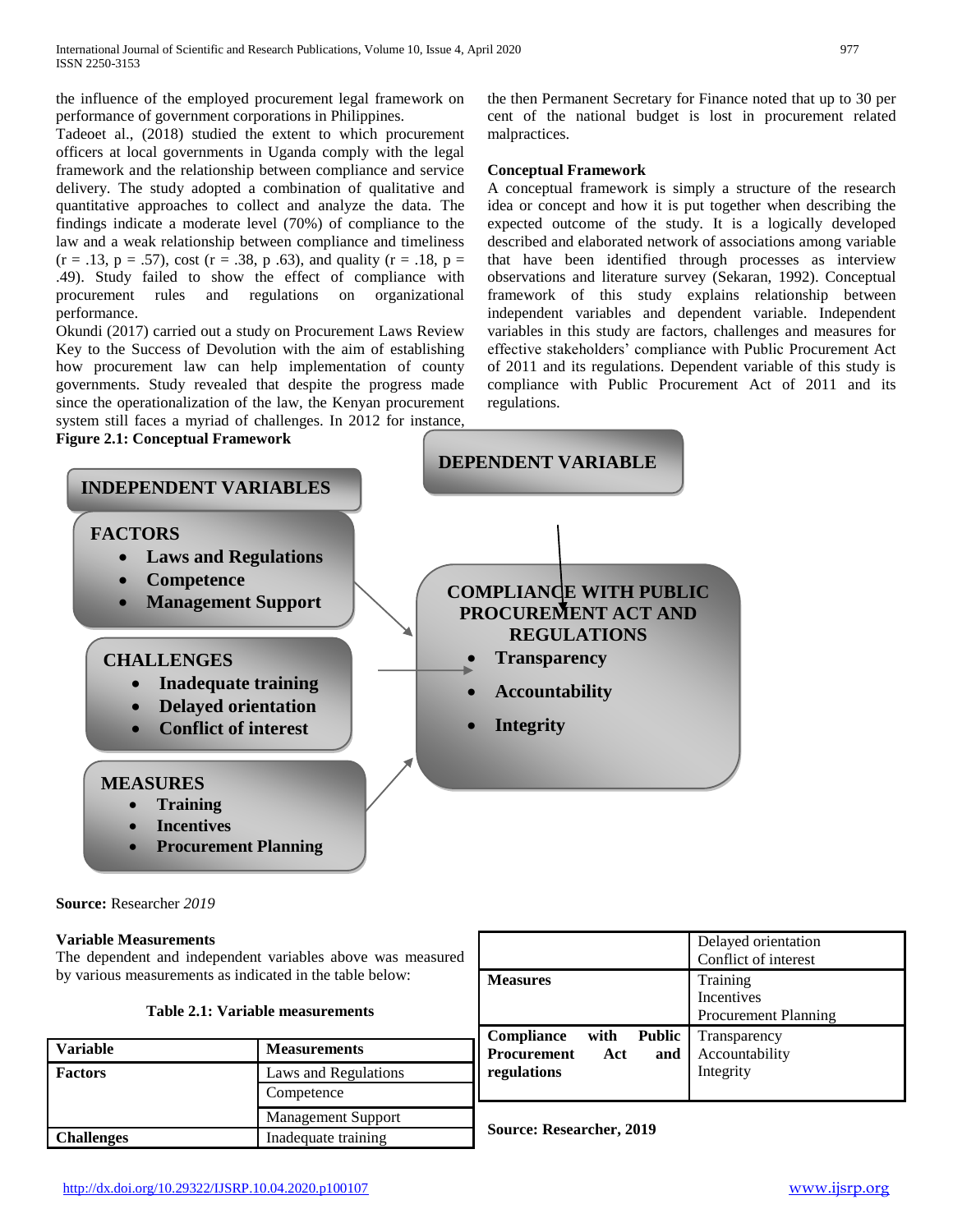### III. METHODOLOGY

#### **Research Philosophy and Approaches**

The selection of an approach to be employed in any research normally rest on the nature of the question under consideration and objectives of the research itself (Best & Khan 1993). There are two basic approaches to research, namely, quantitative approach (involving the generation of data in a quantitative form) and qualitative research (involving the subjective assessment of attitude, opinions and behavior) (Kothari, 2003). Both quantitative research approach and qualitative research approach was adopted in this study to complement each other. Creswell (1994) asserts that, although triangulation was an important reason to combine the qualitative and quantitative methods.

### **Research Design and Techniques**

A research design is the arrangement of conditions for collection and analysis of data in a manner that aims to combine relevance to the research purpose with economy in procedure. In fact, the research design is the conceptual structure within which research is conducted; it constitutes the blueprint for the collection, measurement and analysis of data. As such the design includes an outline of what the researcher will do from writing the hypothesis and its operational implications to the final analysis of data (Kothari, 2004). Different researchers have classified Research design using different criteria. Among those is a topical scope criterion in which classification base on scope of the study (breadth and depth). Basing on the criterion, research designs can be classified into three types, which include case study design, survey design and experimental design. In this study, the case study design was used because of its flexibility for data collection, appropriateness and is efficient.

### **Types of measurements**

The researcher made various measurements on collection of data that included the adherence of procurement act and its regulation to Longido District Council procurement, problems that arise in compliance with Public Procurement Act of 2011 and its regulations, relationship between compliance with Public Procurement Act of 2011 and its regulations and factors, challenges and measures for according to respondents at Longido District Council.

### **Data Collection Methods**

This section describes the types of data that collected in the field which was both qualitative and quantitative data.

### **Primary Data**

Primary data are those, which are collected afresh and for the first time and thus happen to be original in character. Primary data involves direct experience and observation and thus, distortion by other observers are avoided and therefore reliable. These data was obtained through questionnaires. Questionnaire is a research instrument consisting of a series of questions and other prompts for the purpose of gathering information from respondents. This consist of a number of questions printed or typed in a definite order on a form or set of forms. The questionnaires were issued to the respondents who read and wrote down reply of their own. The researcher used the structured questionnaire during the case study in which questions; a set of questions seeking data from respondents was organized and handled to them. The researcher used questionnaire because they are reliable, simple, needs minimum costs and the required data collected with a minimum number of errors. Questionnaires were designed to bring out silent aspects of the research which may not be covered by interviews. Open and closed questions were used.

#### **Secondary Data**

These are data which are resulted from secondary sources, so are data already exist (Mugenda, 2003). Secondary data was gathered from various sources include both published and unpublished sources such as books, journal articles (printed and electronic) research reports, dissertations, seminar and conference proceedings

### **Sampling Design**

### **Target Population**

According to Kombo & Tromp (2006) population is a group of individuals, objects or items from which samples are taken for measurement. The population of this study included PMU Staff, Member of Finance Committee, and Head of PMU District Executive Director and Human Resource Managing Longido DC as summarized in the Table 3.1

### **Sample Frame**

Sampling frame consists of a list of items from which the sample is to be drawn (Kothari, 2004). In this study, the sampling frame consisted of staff of Longido DC, This sampling frame expected to suitable for this study because it consists of people who are aware of procurement act and its regulation they are in position to assess its compliance.

## **Sampling Procedures and Techniques**

According to Kothari (2004) sampling design and procedures involves the decision to the type of sample and technique to be used in selecting the items for sample. The study used purposive sampling design which is non probability sampling in selecting sample of this study. Non Probability Sampling Procedures used in some situations, where the population may not be well defined. According to Singh (2006), the purposive sampling is selected by some arbitrary method because it is known to be representative of the total population, or it is known that it will produce well matched groups. The idea is to pick out the sample in relation to some criterion, which is considered important for the particular study. Henceforth, the researcher used simple random sampling in selecting district officials.

### **Sample Size**

Sampling is the process by which a relatively small number of individual, object or event is selected and analyzed in order to find out something about the entire population from which was selected (Kothari, 2004). A sample is a small proportion of targeted population selected using some systematic form. The research used the sample size of the 50 employees.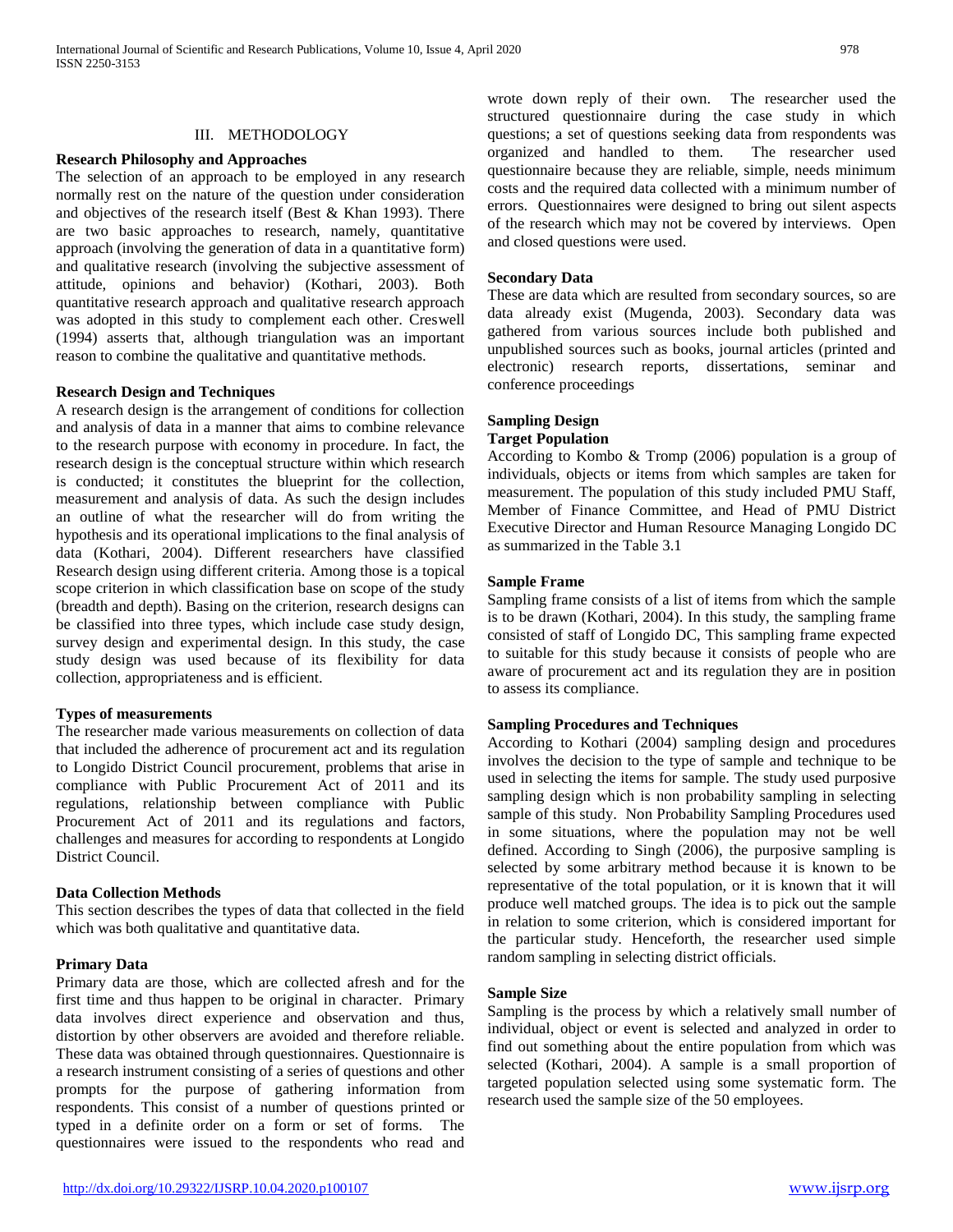| Table 3.1: The targeted population with respective sample |  |  |  |
|-----------------------------------------------------------|--|--|--|
| size                                                      |  |  |  |

| S.N            | <b>Department</b>                               | <b>Population</b> | <b>Sample</b><br><b>Size</b> | <b>Sampling</b><br><b>Technique</b> |
|----------------|-------------------------------------------------|-------------------|------------------------------|-------------------------------------|
| $\mathbf{1}$   | PMU Staff and<br>Head of PMU                    | 5                 | 5                            | Purposive<br>Sampling               |
| $\overline{2}$ | staff<br>Finance<br>and Head<br>- of<br>finance | 9                 | 9                            | Purposive<br>Sampling               |
| 3              | <b>District</b><br>Executive<br>Director        | 1                 | 1                            | Purposive<br>Sampling               |
| 4              | Human<br>Resource<br>officers                   | 4                 | 4                            | Purposive<br>Sampling               |
| 5              | Internal<br>Auditors                            | $\mathfrak{D}$    | $\overline{c}$               | Purposive<br>Sampling               |
| 6              | Other District<br>Officials                     | 70                | 29                           | Simple<br>Random<br>Sampling        |
|                | <b>TOTAL</b>                                    | 90                | 50                           |                                     |

**Source:** Researcher, *2019*

## **Validity and Reliability of Data**

Reliability: for a research to be reliable, it must demonstrate that if it were carried out on a similar group of respondents in a similar context, the similar results will be found (Kothari, 2004). Data reliability is a cornerstone of making a successful and meaningful study. In order to collect reliable data, the researcher designed the questionnaires in a simple, short and hence not boring format, this was through an elaborate procedure which involved a series of revisions under the guidance of the study supervisors to ensure that the fieldwork was conducted by the use of high quality data collection methods. In order to measure internal consistency, researcher used Cronbach's alpha method to test reliability of the data.

Validity refers to the extent to which the concept one wishes to measure is actually being measured by a particular scale or index (Babbie, 1992). To ensure validity,the study used the triangulation technique by using questionnaires and secondary data analysis concurrently and this was done through piloting of the data collection instruments used to collect data. The data collection instrument was designed in such a way that they measure attitudes and opinions of respondents towards stakeholders' compliance with Public Procurement Act of 2011 and its regulations. Issues developed from conceptual framework were compared with issues obtained from answers acquired from questionnaires so as to ensure construct validity the Kaiser Meyer Olkin, (KMO) method was used.

# **Management and analysis of Data**

## **Data management**

Data Management refers to any activity concerned with looking after and processing the information. It includes; looking after field data sheets, entering data into computer files and checking data and preparing for analysis (Muraya, 2002). Data management is the process of controlling the information

generated during a research project. Any research will require some level of data management. The data in this study was analyzed by using simple excel where by tables, graphs and histograms will be used to present.

# **Data Analysis Methods**

After data collection, the completed questionnaires were checked for errors before subjecting them to analysis. Statistical techniques such as descriptive statistics; frequencies, mean, standard deviation was carried out using SPSS (Statistical Package for Social Sciences version 25) computer package. Data was analyzed descriptively to provide frequency ranges and percentages of the results. Cross-tabulation will be used to determine the relationships between the study variables. Inferential statistics such as chi-square tests was used to analyze significant effects between variables. The findings were presented in form of tables, charts and narrative statements.

## IV. FACTS FINDINGS AND ANALYSIS

## **Demographic Information**

This section shows demographic characteristics of the respondents who were involved in this study. 50 respondents were involved in the study based on four aspects: age, gender, marital status, education level and working experience. Their descriptions are therefore presented below:

## **Table 4.1: Demographic Characteristics of the Respondents**

| <b>Demographic Characteristics</b> |                         | <b>Frequency</b> | Percent  |
|------------------------------------|-------------------------|------------------|----------|
|                                    |                         |                  | $\%$     |
| <b>Gender</b>                      | Male                    | 23               | 46       |
|                                    | Female                  | 27               | 54       |
| Age                                | Less than 18            | $\Omega$         | $\Omega$ |
|                                    | years                   |                  |          |
|                                    | $19-30$ years           | 20               | 40       |
|                                    | $31 - 40$ years         | 17               | 34       |
|                                    | $41 - 50$ years         | 10               | 20       |
|                                    | Over 50 years           | 3                | 6        |
| <b>Education</b>                   | Certificate             | 4                | 8        |
|                                    | Level                   |                  |          |
|                                    | Diploma                 | 15               | 30       |
|                                    | Level                   |                  |          |
|                                    | Degree Level            | 28               | 56       |
|                                    | <b>Masters</b>          | 3                | 6        |
| Working                            | $\mathfrak{D}$<br>Below | 8                | 16       |
| <b>Experience</b>                  | Years                   |                  |          |
|                                    | $3 - 5$ Years           | 17               | 34       |
|                                    | 6 - 10 Years            | 15               | 30       |
|                                    |                         |                  |          |
|                                    | 10<br>Above             | 10               | 20       |
|                                    | Years                   |                  |          |
|                                    |                         |                  |          |

**Source**: Field Data 2019

# **Gender**

Gender was seriously taken into consideration to collect data from the respondents as revealed in Table 4.1 above. During data collection phase respondents were required to specify their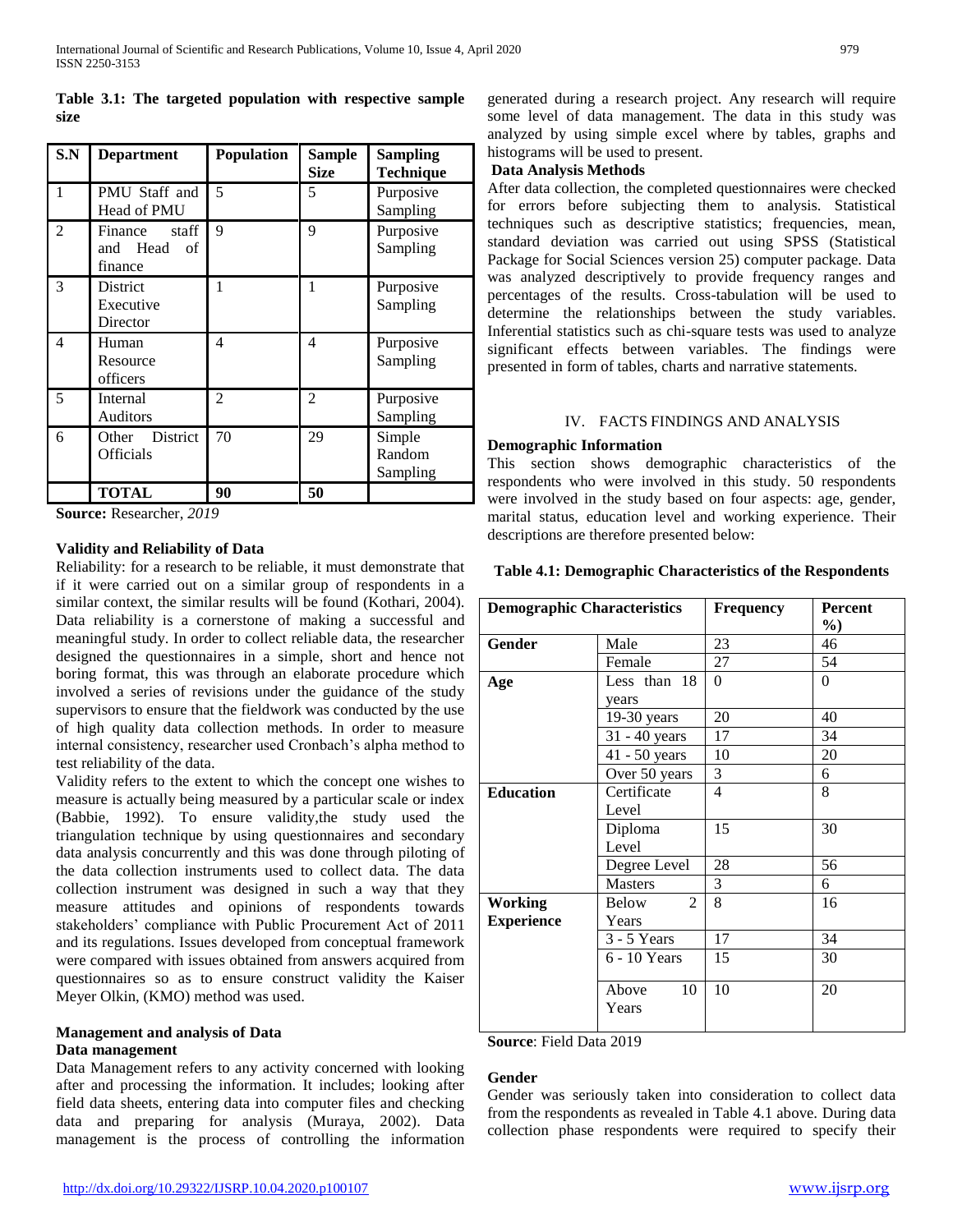gender characteristics. From the representation, the majority of the respondents were female, with (54%) while male was by 46%. As from this depiction, majority of the employees are female as studied in Longido DC.

## **Age distribution**

Furthermore, the age ranges of the respondents were of particular importance for a deeper analysis of the employees. As from the depiction, majority of the respondents ranged in 31 to 40 years with a 34% rate. 40% aged between 19 to 30 years, 20% ranged between 41 to 50 years, none of the respondents were less than 18 years and 6% aged above 50 years as analyzed in the respective figure above. This indicates that the majority of staff at Longido DC are in their most productive age group. Such employees are likely to perform better at their jobs

## **Education**

As shown in Table 4.1 above, majority of the respondents (56%) were undergraduate degree holders as the remaining, 30% were diploma holders, 8% had certificate while the remaining 4% Master's Degree holders. This was an indication that indeed most employees working in Longido DC - Iringa were highly qualified and therefore well suited to serve in their respective service industry. This practically implies that the Longido DChas adequately educated employees who are likely to perform better at their jobs.

## **Working Experience**

As shown above, majority of the respondents (34%) had worked for 3-5 years. Specifically, 20% of the respondents had worked between 6-10 years; similarly, 20% of the respondents had worked above 10 years. On the other hand, 16% had experience of less than two years. The results show that the Longido DChas experienced staff. Experienced staffs are likely to perform better at their jobs due to the job experience gained over time.

### **Test of Validity and Reliability Reliability**

In this study reliability test was done using Cronbach alpha, Cronbach's alpha is the most common measure of internal consistency ("reliability"). It is most commonly used when you have multiple Likert questions in a survey/questionnaire that form a scale and you wish to determine if the scale is reliable (Adriano, 2010)Therefore in this study the findings of Cronbach's Alpha is 0.780, the coefficient are significant as shown in the table 4.5 below.

**Reliability Statistics**

| Cronbach's Alpha                | N of Items |  |
|---------------------------------|------------|--|
| 780                             |            |  |
| <b>Source:</b> Field Data, 2019 |            |  |

## **Validity**

Factor analysis was done using Kaiser-Meyer-Olkin (KMO) and Bartlett's Test of Sphericity so as to determine the level of adequacy of factor analysis. Kaiser-Meyer-Olkin (KMO) Test is a measure of how suited your data is for Factor Analysis. The test measures sampling adequacy for each variable in the model

and for the complete model. The statistic is a measure of the proportion of variance among variables that might be common variance. The KMO measure of sampling adequacy reflects score of (0.750), which is well above the recommended 0.50 level as suggested by (Khan, 2010) and the Bartlett's test of sphericity is significant at  $0.000$  ( $p \le 0.000$ -0.05) levels

## **Table 4.3: KMO and Bartlett's Test**

| <b>KMO</b> and Bartlett's Test                   |                            |      |
|--------------------------------------------------|----------------------------|------|
| Kaiser-Meyer-Olkin Measure of Sampling Adequacy. |                            | .750 |
| <b>Bartlett's Test of Sphericity</b>             | Approx. Chi-Square 303.885 |      |
|                                                  |                            |      |
|                                                  | Sig.                       | 000  |

**Source:** Field Data, 2019

### **Finding in relation to Objectives Factors affecting stakeholders' compliance**

The objective was to examine factors affecting stakeholders' compliance with PPA of 2011 and its regulations. Table 4.4 shows the findings with regard to the factors affecting stakeholders' compliance. The findings from the 50 respondents show that the Seventy four percent agreed that laws and regulations are among factors that affect the stakeholders' compliance. Understanding and knowledge of stakeholders towards the laws and regulations governing Public Procurement Acts seemed to inspire their compliance. Seventy two percent asserted that preparation of Procurement proceedings especially in designing stage impact stakeholders' compliance with PPA of 2011 and its regulations.

From the table 4.2 below, with weighted mean of 4.33 majorities of respondents agreed that flow of funds impact the stakeholders' compliance with PPA of 2011 and its regulations. This meant that limited flow of funds during tendering process may limit achievement of competitive priced bids, timely completion of the project and even the meeting the standard quality of the projects intended. The study findings also uncovered that competence and commitment of suppliers/contractors have influence acquiescence of stakeholders with PPA of 2011 and its regulations. It is important to offer training to tendering committee members in order to ensure they serve in ultimate objectivity, accountability, and non-discrimination (Jany, 2013). Study findings unveiled that 74 percent of the respondents stated that staff training influence the stakeholders' compliance with PPA 2011 and its regulations.It cannot be denied that Information and Communication Technology has simplified and enhanced efficiency and transparency in many public activities. The study findings of this study showed that the majority of respondents agreed that the Information and Communication Technology affect the stakeholders' compliance with PPA of 2011 and its regulations.

About 74 percent of the respondents asserted that top management support has something to do with stakeholders' compliance with PPA of 2011 and its regulations. By having efficient management which has effective preventive mechanisms promotes transparency and accountability for stakeholders' compliance with PPA of 2011 and its regulations. Form the table below, the study findings revealed that with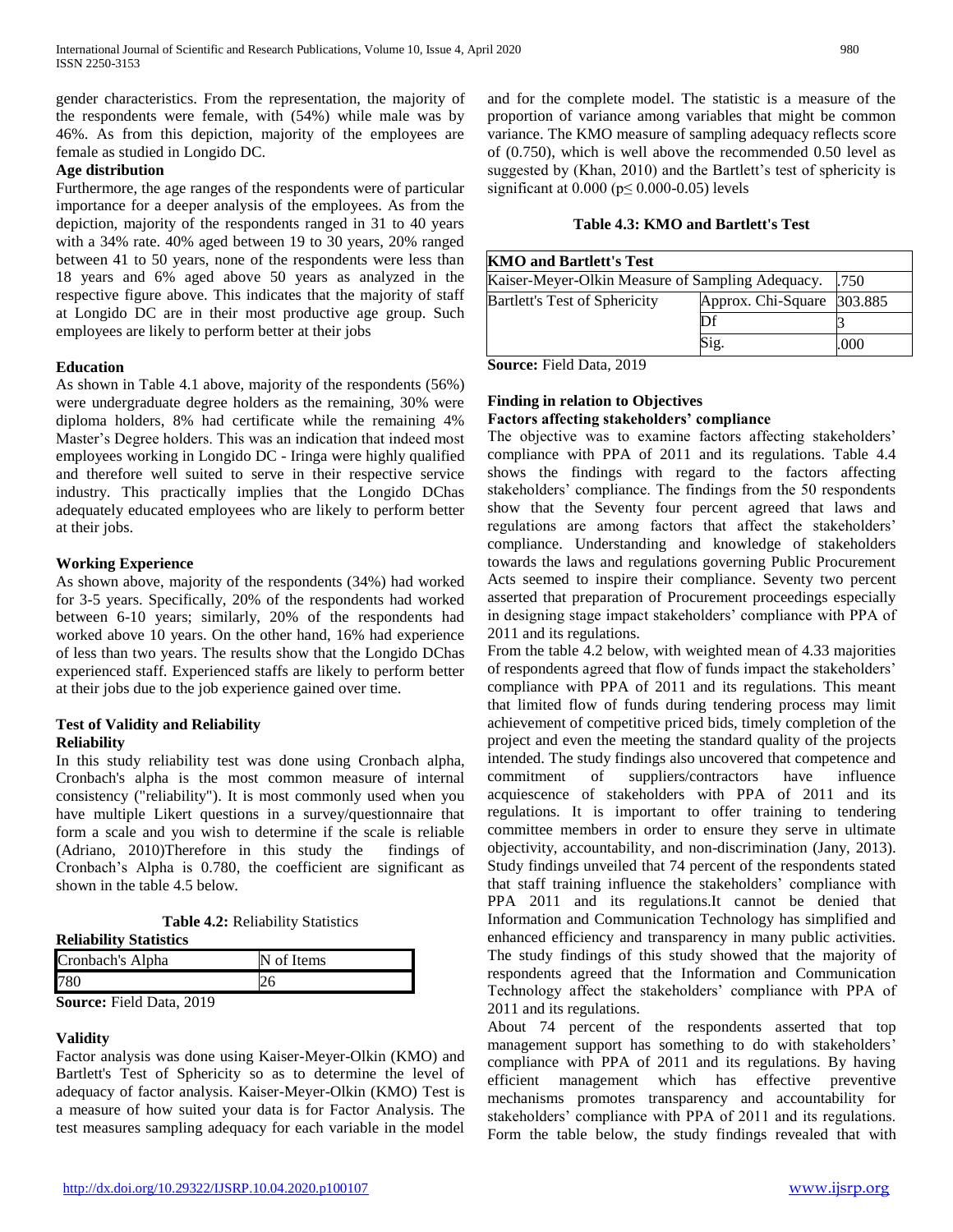weighted mean of 4.20 majority of respondents (48 percent) felt that the internal process affects the stakeholders' compliance with PPA of 2011 and its regulations.

## **Table 4.4: Factors affecting stakeholders' compliance**

| Weig<br>hted |
|--------------|
| <b>Mean</b>  |
| 4.25         |
| 4.23         |
|              |
| 4.33         |
| 4.31         |
|              |
| 4.05         |
| 3.09         |
| 4.01         |
| 4.20         |
|              |

**Source:** Field Data, 2019

| affecting<br><b>Factors</b> | Stron            |                          |                | Neutr<br>Disag |                | Agree          |                          | Strong                   |                |          |  |  |  |  |          |              |  |   |
|-----------------------------|------------------|--------------------------|----------------|----------------|----------------|----------------|--------------------------|--------------------------|----------------|----------|--|--|--|--|----------|--------------|--|---|
| stakeholders'               | gly              |                          | ree            |                | al             |                |                          |                          | ly             |          |  |  |  |  |          |              |  |   |
| compliance<br>with          |                  | disagr                   |                |                |                |                |                          |                          | agree          |          |  |  |  |  |          |              |  |   |
| PPA of 2011 and its         | ee               |                          |                |                |                |                |                          |                          |                |          |  |  |  |  |          |              |  |   |
| regulations.                | F                | $\%$                     | F              | $\%$           | F              | $\%$           | F                        | $\frac{0}{0}$            | F              | $\%$     |  |  |  |  |          |              |  |   |
| Laws<br>and                 | $\overline{0}$   | $\theta$                 | 6              | 1              | $\overline{7}$ | 1              | 8                        | 1                        | $\overline{2}$ | 5        |  |  |  |  |          |              |  |   |
| Regulations                 |                  |                          |                | $\overline{2}$ |                | 4              |                          | 6                        | 9              | 8        |  |  |  |  |          |              |  |   |
| of<br>Preparation           |                  |                          |                |                |                |                |                          |                          |                |          |  |  |  |  |          |              |  |   |
| Procurement                 |                  |                          |                |                | 1              | 2              |                          | 1                        | $\overline{c}$ | 5        |  |  |  |  |          |              |  |   |
| Proceedings                 | $\theta$         | $\theta$                 | 3              | 6              | $\theta$       | $\theta$       | $\mathbf Q$              | 8                        | 8              | 6        |  |  |  |  |          |              |  |   |
| especially<br>in            |                  |                          |                |                |                |                |                          |                          |                |          |  |  |  |  |          |              |  |   |
| designing stage             |                  |                          |                |                |                |                |                          |                          |                |          |  |  |  |  |          |              |  |   |
| Flow of funds               | $\Omega$         | $\theta$                 | $\overline{2}$ | 4              | 1              | $\overline{c}$ | $\overline{4}$           | 8                        | 3              | 6        |  |  |  |  |          |              |  |   |
|                             |                  |                          |                |                | 1              | $\overline{2}$ |                          |                          | $\overline{3}$ | 6        |  |  |  |  |          |              |  |   |
| Competence<br>and           |                  |                          |                | 1              |                |                | 1                        | $\overline{c}$           | $\overline{c}$ | 4        |  |  |  |  |          |              |  |   |
| commitment<br>of            | $\overline{4}$   | 8                        | 9              | 8              | $\theta$       | $\theta$       | 4                        | 8                        | 3              | 6        |  |  |  |  |          |              |  |   |
| suppliers/contractors       |                  |                          |                |                |                |                |                          |                          |                |          |  |  |  |  |          |              |  |   |
| <b>Staff Training</b>       | $\boldsymbol{0}$ | $\theta$                 | 5              | 1              | 8              | 1              | 3                        | $\overline{7}$           | $\overline{0}$ | $\theta$ |  |  |  |  |          |              |  |   |
|                             |                  |                          |                | $\theta$       |                | 6              | $\overline{7}$           | $\overline{\mathcal{L}}$ |                |          |  |  |  |  |          |              |  |   |
| Information<br>and          |                  |                          | 1              | 2              |                |                | 1                        | 2                        | 2              | 4        |  |  |  |  |          |              |  |   |
| Communication               | $\theta$         | $\Omega$                 | 3              | 6              | $\theta$       | $\theta$       | $\overline{\mathcal{L}}$ | 8                        | 3              | 6        |  |  |  |  |          |              |  |   |
| technology                  |                  |                          |                |                |                |                |                          |                          |                |          |  |  |  |  |          |              |  |   |
| Management<br>Top           | 1                | $\overline{2}$           | 1              | $\overline{2}$ | $\theta$       | $\theta$       | 3                        | 6                        | $\overline{7}$ | 1        |  |  |  |  |          |              |  |   |
| Support                     | $\overline{2}$   | $\overline{\mathcal{L}}$ |                |                |                |                |                          |                          |                |          |  |  |  |  | $\theta$ | $\mathbf{0}$ |  | 4 |
| Internal processes          | 9                | 1                        | 4              | 8              | 1              | 2              | $\overline{2}$           | 4                        | $\theta$       | $\theta$ |  |  |  |  |          |              |  |   |
|                             |                  | 8                        |                |                | 3              | 6              | $\overline{\mathcal{L}}$ | 8                        |                |          |  |  |  |  |          |              |  |   |

**Source:** Field Data, 2019

# **Challenges facing stakeholders' in complying with PPA and its regulations**

This section sought to disclose major challenges facing stakeholders' in complying with PPA of 2011 and its regulations. Table 4.5 shows that the weighted mean for all the items was greater than 4.1 indicating that respondents agreed with the statements.

The study revealed that 74 percent of the respondents felt that the inadequate training of procurement staff is among challenge encounter stakeholders' in complying with PPA of 2011 and its regulations. Majority of the respondents (70 percent) asserted that lack and poor use of technical Experts for preparation of Procurement Proceedings especially in designing stage is among challenges facing stakeholders' in complying with PPA of 2011 and its regulations

The study revealed that lack of knowledge is a challenge to stakeholders in complying with PPA and its regulations. This was shown by 74percent of the respondents who felt that Lack of knowledge of legal framework caused by poor dissemination of the Procurement Act and Regulation.

This study further revealed that 64 percent thought that lack of incentives to follow proper procedures, caused by weak monitoring and enforcement while 74 percent agreed that the delayed orientation in Key stakeholders in new procurement reforms/ laws to Tender and Review Board members, procurement staff and services providers is among challenges facing stakeholders' in complying with PPA of 2011 and its regulations.

Respondents agreed that the delays in establishing full time operational Procurement Units with the full complement of staff by 74% and 82% of the respondents agreed that inadequate/lack of funding to execute procurement activities meanwhile 84% of the respondents agreed that failure to attract qualified and competent service providers at the local level.

From the findings above, the majority of the respondents (84%) agreed that Illiteracy and inadequate contract management skills among some service providers. Respondents from Longido District Council agreed that accusation of conflict of interest, bribery and corruption in some procurement processes defy stakeholders' in complying with PPA of 2011 and its regulations by seventy four percent. Moreover, the study finding depicted that inadequate capacity in effective procurement planning confront stakeholders' in complying with PPA of 2011 and its regulations.

# **Table 4.5: Challenges facing stakeholders' in complying with PPA of 2011 and its regulations**

| Challenges facing stakeholders' in complying       | Weighted |
|----------------------------------------------------|----------|
| with PPA of 2011 and its regulations               | Mean     |
| Inadequate training of procurement staff           | 4.26     |
| Lack and poor use of technical Experts for         | 4.11     |
| preparation of Procurement Proceedings especially  |          |
| in designing stage                                 |          |
| Lack of knowledge of legal framework caused by     | 4.28     |
| poor dissemination of the Procurement Act and      |          |
| Regulation                                         |          |
| Lack of incentives to follow proper procedures,    | 4.13     |
| caused by weak monitoring and enforcement          |          |
| The delayed orientation in Key stakeholders in new | 4.28     |
| procurement reforms/ laws to Tender and Review     |          |
| Board members, procurement staff and services      |          |
| providers                                          |          |
| The delays in establishing full time operational   | 4.21     |
| Procurement Units with the full complement of      |          |
| staff                                              |          |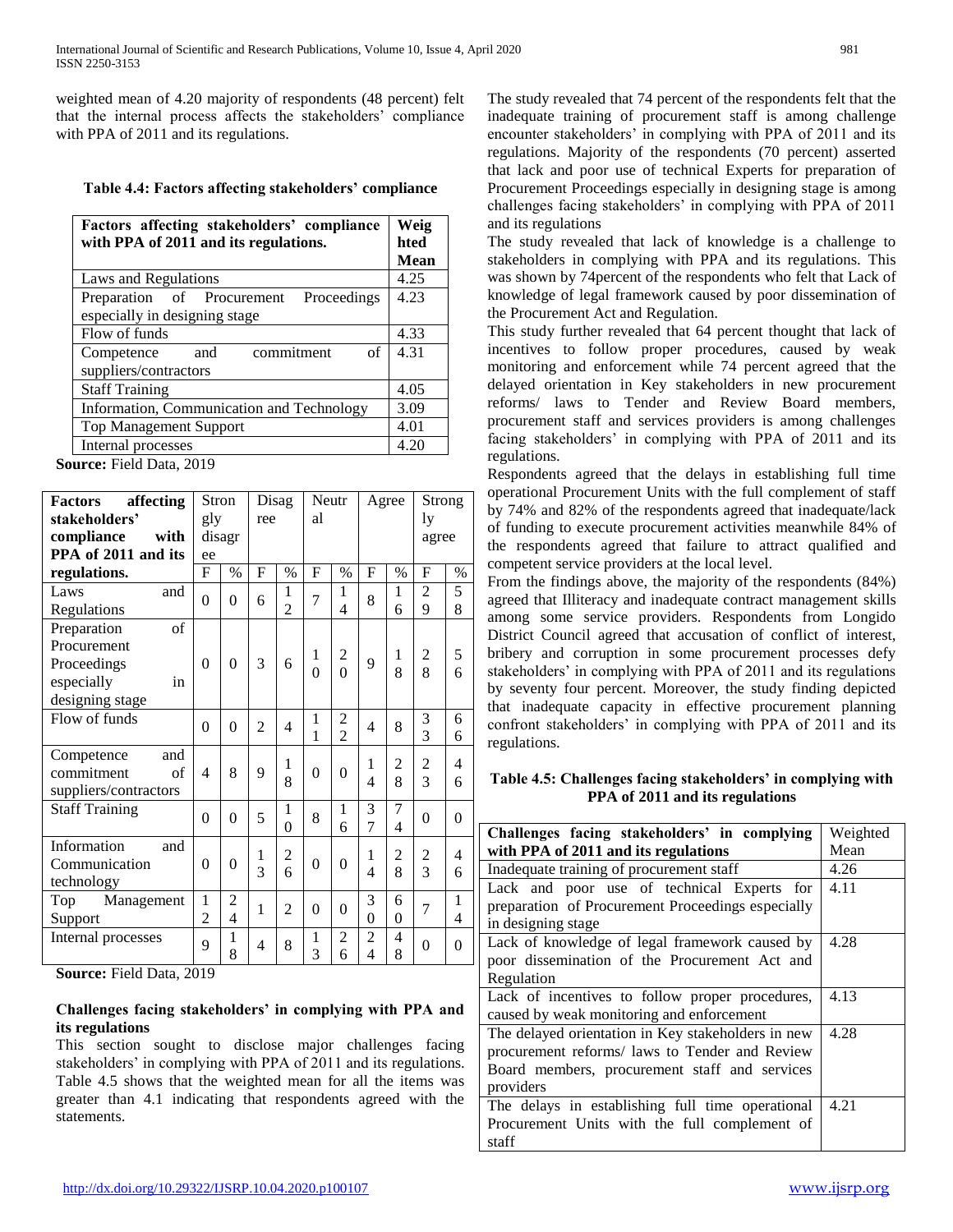| Inadequate/lack of funding to execute procurement   4.31  |      | Accusation of conflict of interest, bribery and 4.12 |  |
|-----------------------------------------------------------|------|------------------------------------------------------|--|
| activities                                                |      | corruption in some procurement processes.            |  |
| Failure to attract qualified and competent service   4.20 |      | Inadequate capacity in effective procurement 4.31    |  |
| providers at the local level                              |      | planning                                             |  |
| Illiteracy and inadequate contract management             | 4.20 | <b>Source:</b> Field Data, 2018                      |  |
| skills among some service providers                       |      |                                                      |  |

# **Table 4.5: Challenges facing stakeholders' in complying with PPA and its regulations**

| Challenges facing stakeholders' in<br>complying with PPA and its<br>regulations                                                                                       | Strongly<br>disagree |              | Disagree       |                | Neutral                   |              | Agree          |    | Strongly<br>agree |      |
|-----------------------------------------------------------------------------------------------------------------------------------------------------------------------|----------------------|--------------|----------------|----------------|---------------------------|--------------|----------------|----|-------------------|------|
|                                                                                                                                                                       | $\mathbf{F}$         | $\%$         | $\mathbf F$    | $\%$           | $\boldsymbol{\mathrm{F}}$ | $\%$         | F              | %  | $\mathbf F$       | $\%$ |
| Inadequate training of procurement<br>staff                                                                                                                           | $\Omega$             | $\Omega$     | $\Omega$       | $\Omega$       | 13                        | 26           | 17             | 34 | 20                | 40   |
| Lack and poor use of technical<br>for<br>preparation<br>Experts<br>of<br>Procurement Proceedings especially<br>in designing stage                                     | 13                   | 26           | $\overline{2}$ | $\overline{4}$ | $\mathbf{0}$              | $\Omega$     | 20             | 40 | 15                | 30   |
| Lack of knowledge<br>of<br>legal<br>framework                                                                                                                         | $\overline{0}$       | $\Omega$     | $\Omega$       | $\Omega$       | 13                        | 26           | 6              | 12 | 31                | 62   |
| Lack of incentives to follow proper<br>procedures                                                                                                                     | $\Omega$             | $\Omega$     | 5              | 10             | 14                        | 28           | 18             | 36 | 13                | 26   |
| The delayed orientation in Key<br>stakeholders in new procurement<br>reforms/ laws to Tender and Review<br>Board members, procurement staff<br>and services providers | $\Omega$             | $\theta$     | 8              | 16             | 5                         | 10           | 16             | 32 | 21                | 42   |
| The delays in establishing full time<br>operational Procurement Units with<br>the full complement of staff                                                            | $\overline{0}$       | $\Omega$     | 5              | 10             | 8                         | 16           | $\overline{7}$ | 14 | 30                | 60   |
| Inadequate/lack<br>of<br>funding<br>to<br>execute procurement activities                                                                                              | $\Omega$             | $\Omega$     | $\Omega$       | $\Omega$       | 9                         | 18           | 13             | 26 | 28                | 56   |
| Failure to attract qualified and<br>competent service providers at the<br>local level                                                                                 | $\Omega$             | $\Omega$     | 6              | 12             | 7                         | 14           | 8              | 16 | 29                | 58   |
| Illiteracy and inadequate contract<br>management skills among some<br>service providers                                                                               | $\Omega$             | $\Omega$     | 3              | 6              | 10                        | 20           | 9              | 18 | 28                | 56   |
| Accusation of conflict of interest,<br>bribery and corruption in some<br>procurement processes.                                                                       | $\overline{0}$       | $\mathbf{0}$ | $\overline{2}$ | $\overline{4}$ | 11                        | 22           | $\overline{4}$ | 8  | 33                | 66   |
| Inadequate capacity in<br>effective<br>procurement planning                                                                                                           | $\overline{4}$       | 8            | 9              | 18             | $\mathbf{0}$              | $\mathbf{0}$ | 14             | 28 | 23                | 46   |

## **Source: Field Data, 2019**

# **Measures for effective stakeholders' compliance**

This section sought to unveil the possible measures for effective stakeholders' compliance with Public Procurement Act of 2011 and its regulations. This study revealed that the Reward stakeholders who fully adhere Public Procurement Act and its regulations accordingly influence effective stakeholders' compliance with Public Procurement Act of 2011 and its regulations. This was shown by 80 percent of the respondents who were in agreement with the proposition.

About 70 percent of the respondents were of the opinion that disciplinary measure for stakeholders who fail to adhere Public Procurement Act and regulations should be put in place.

Majority of respondents, 62 percent said that by setting incentives for complying with Public Procurement Act and regulations would ensure effective stakeholders' compliance with Public Procurement Act of 2011 and its regulations.

A further 58 percent of respondents agreed that by addressing stakeholders' problems concerning Public Procurement Act and its regulations would ensure effective stakeholders' compliance with Public Procurement Act of 2011 and its regulations.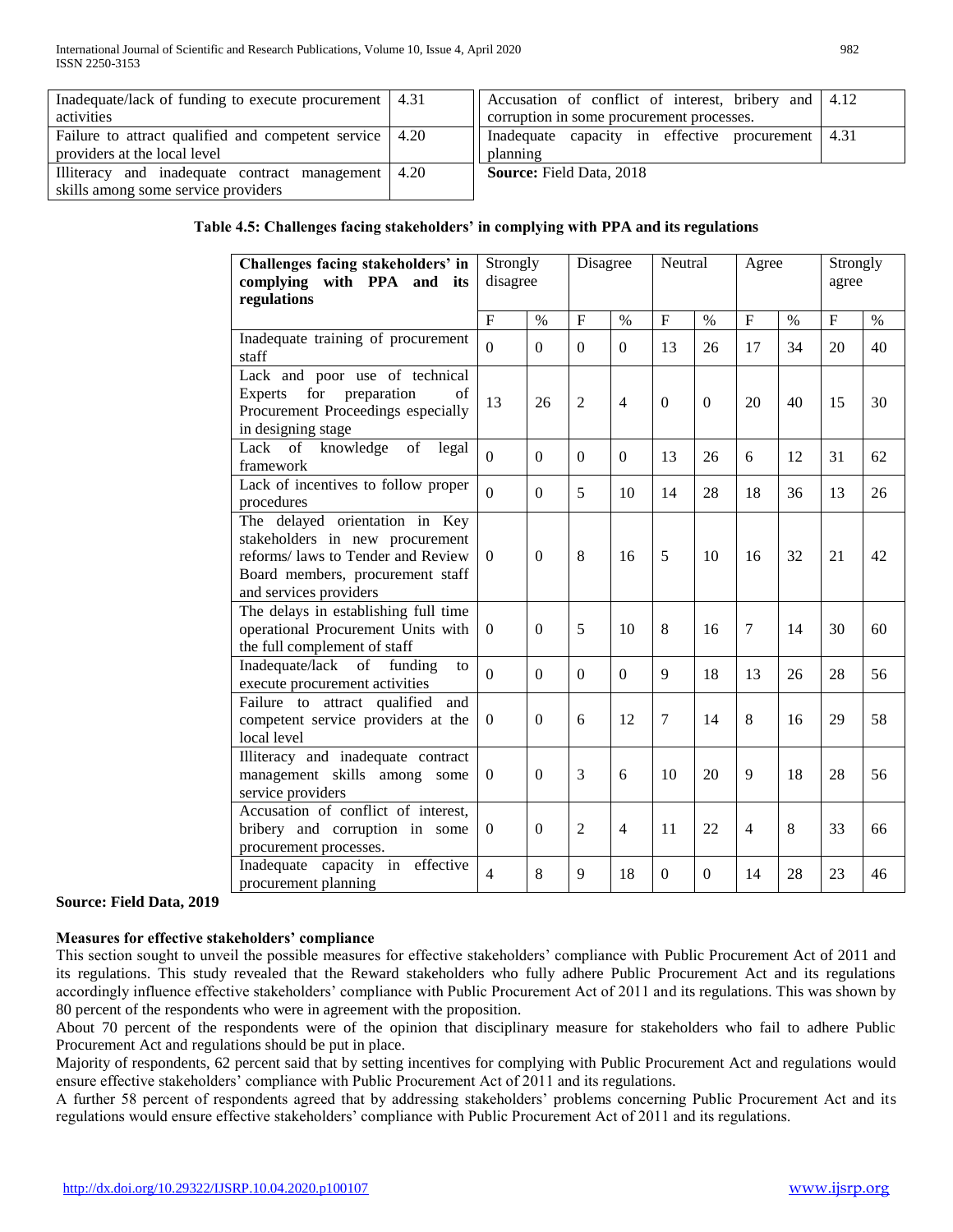Study findings revealed that stakeholders' engagement on public procurement training and development may upsurge stakeholders' compliance with Public Procurement Act of 2011 and its regulations. This was shown by 56 percent of the respondents who were in agreement with the proposition.

Majority of the respondents, 64 percent were of the opinion that establishment objectives for Public Procurement Act of 2011 and its regulations compliance would ensure effective stakeholders' compliance with Public Procurement Act of 2011 and its regulations. This study further revealed Enhance transparency to curb corruption may enhance stakeholders' compliance with Public Procurement

Act of 2011 and its regulations; this was shown by 51.3 percent of the respondents who agreed to this statement.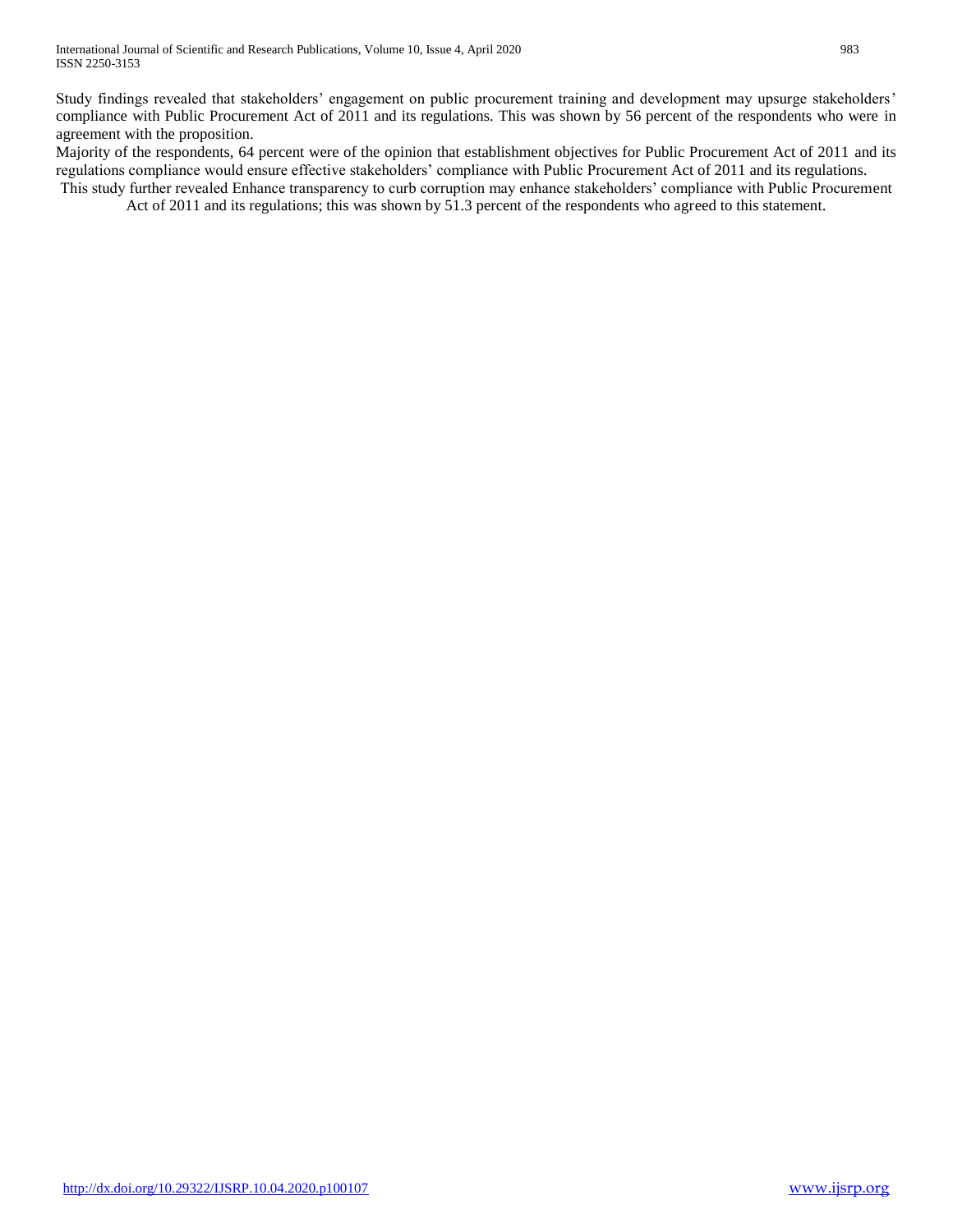| Measures for effective stakeholders' compliance                                                    | Weighted |  |  |  |  |  |  |
|----------------------------------------------------------------------------------------------------|----------|--|--|--|--|--|--|
|                                                                                                    | Mean     |  |  |  |  |  |  |
| Reward stakeholders who fully adhere Public Procurement Act and its regulations<br>accordingly     |          |  |  |  |  |  |  |
| Disciplinary measure for stakeholders who fail to adhere Public Procurement Act<br>and regulations |          |  |  |  |  |  |  |
| Set incentives for complying with Public Procurement Act and regulations                           | 4.28     |  |  |  |  |  |  |
| Address stakeholders problems concerning Public Procurement Act and its<br>regulations             | 4.13     |  |  |  |  |  |  |
| Stakeholders engagement on public procurement training and development                             | 4.28     |  |  |  |  |  |  |
| Establish objectives for Public Procurement Act of 2011 and its regulations<br>compliance          | 3.21     |  |  |  |  |  |  |
| Enhance transparency to curb corruption                                                            | 3.24     |  |  |  |  |  |  |

## **Table 4.6: Measures for effective stakeholders' compliance**

**Source:** Field Data, 2019

| for<br>effective<br><b>Measures</b><br>stakeholders' compliance                          | Strongly<br>disagree |                | Disagree       |                | Neutral |      | Agree     |      | Strongly<br>agree |          |
|------------------------------------------------------------------------------------------|----------------------|----------------|----------------|----------------|---------|------|-----------|------|-------------------|----------|
|                                                                                          | $\mathbf F$          | $\%$           | F              | $\%$           | F       | $\%$ | $F_{\rm}$ | $\%$ | F                 | $\%$     |
| Reward stakeholders<br>who<br>fully<br>adhere PPA and its regulations<br>accordingly     | $\Omega$             | $\Omega$       | $\Omega$       | $\Omega$       | 10      | 20   | 30        | 60   | 10                | 20       |
| for<br>Disciplinary<br>measure<br>stakeholders who fail to adhere PPA<br>and regulations | $\overline{5}$       | 10             | 1              | $\overline{2}$ | 9       | 18   | 15        | 30   | 20                | 40       |
| Set incentives for complying with<br>PPA and regulations                                 | $\theta$             | $\Omega$       | 6              | 12             | 13      | 26   | 14        | 28   | 17                | 34       |
| stakeholders<br>Address<br>problems<br>concerning PPA and its regulations                | 12                   | 24             | $\Omega$       | $\Omega$       | 9       | 18   | 29        | 58   | $\Omega$          | $\Omega$ |
| Stakeholders engagement on public<br>procurement<br>training<br>and<br>development       | $\overline{4}$       | 8              | 8              | 16             | 10      | 20   | 28        | 56   | $\Omega$          | $\Omega$ |
| Establish objectives for PPA of<br>2011 and its regulations compliance                   | $\theta$             | $\Omega$       | 3              | 6              | 14      | 28   | 24        | 48   | 9                 | 18       |
| Enhance<br>curb<br>to<br>transparency<br>corruption                                      | $\mathcal{L}$        | $\overline{4}$ | $\mathfrak{D}$ | $\overline{4}$ | 3       | 6    | 26        | 52   | 17                | 34       |

**Source:** Field Data, 2019

# **Correlation and Regression Analysis**

# **Correlation Analysis**

Correlation method was used to test relationship between variables, the association of both independent variable and dependent variable were tested in order to assess whether the study objectives were achieved and the relations are stated below are met.

| <b>Correlations</b> |                 |           |            |                 |            |
|---------------------|-----------------|-----------|------------|-----------------|------------|
|                     |                 | Factors   | Challenges | <b>Measures</b> | Compliance |
| Factors             | Pearson         |           | $.873***$  | $.956^{**}$     | $.637*$    |
|                     | Correlation     |           |            |                 |            |
|                     | Sig. (2-tailed) |           | .000       | .000            | .034       |
|                     | N               | 50        | 50         | 50              | 50         |
| Challenges          | Pearson         | $.873***$ |            | $.868^{**}$     | $.790**$   |
|                     | Correlation     |           |            |                 |            |
|                     | Sig. (2-tailed) | .000      |            | .000            | .000       |
|                     |                 | 50        | 50         | 50              | 50         |

## **Table 4.7:Correlations**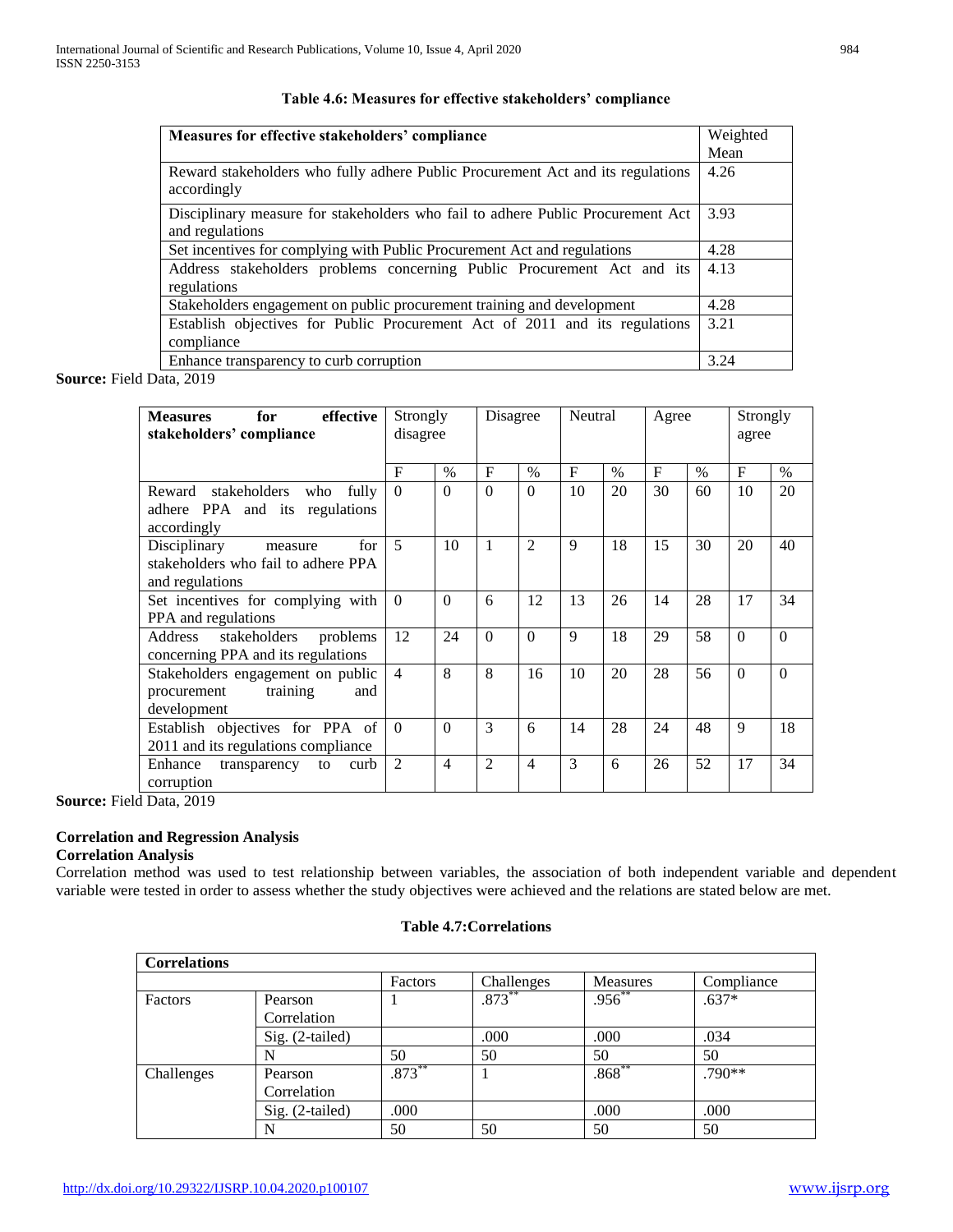| Measures                                                     | Pearson           | $.956^{**}$ | $.868***$ |       | $.680*$ |  |  |  |  |
|--------------------------------------------------------------|-------------------|-------------|-----------|-------|---------|--|--|--|--|
|                                                              | Correlation       |             |           |       |         |  |  |  |  |
|                                                              | Sig. (2-tailed)   | .000        | .000      |       | .012    |  |  |  |  |
|                                                              | N                 | 50          | 50        | 50    | 50      |  |  |  |  |
| Compliance                                                   | Pearson           | $.637*$     | $.790**$  | .680* |         |  |  |  |  |
|                                                              | Correlation       |             |           |       |         |  |  |  |  |
|                                                              | $Sig.$ (2-tailed) | .034        | .000      | .012  |         |  |  |  |  |
|                                                              | N                 | 50          | 50        | 50    | 50      |  |  |  |  |
| **. Correlation is significant at the 0.01 level (2-tailed). |                   |             |           |       |         |  |  |  |  |
| *. Correlation is significant at the 0.05 level (2-tailed).  |                   |             |           |       |         |  |  |  |  |

**Source:** Field Data, 2019

Findings shown in Table 4.7 indicate that Factors has a positive moderate significant relationship with Compliance with Public Procurement Act of 2011 and its regulations with a coefficient of 0.637. Challenges have a positive moderate significant relationship with Compliance with Public Procurement Act of 2011 and its regulations with a coefficient of 0.790. Measures also have a positive moderate significant relationship with Compliance with a coefficient of 0.680. The correlations are significant at the 0.01 level. The above results imply that all independent variables have a positive significant relationship with Compliance with Public Procurement Act of 2011 and its regulations.

# **Regression Analysis**

Coefficient of determination  $(r^2)$  in the model summary explains 31.8% of the independent variables. This implies that independent variables under *Factors, Challenges, and Measures,* explain only 31.8 % that affecting stakeholders' compliance with Public Procurement Act of 2011 and its regulations. The coefficient of determination is not very significant because 68.2% of variations are brought about by characteristics not captured in the independent variables.

# **Table 4.8: Model Summary**

| Mode | R                   | R Square |          |                                                          | Adjusted   Std. Error of   Change Statistics |       |  |     |        |  |
|------|---------------------|----------|----------|----------------------------------------------------------|----------------------------------------------|-------|--|-----|--------|--|
|      |                     |          | R Square | the Estimate                                             | R Square   F Change   df1                    |       |  | df2 | Sig.   |  |
|      |                     |          |          |                                                          | Change                                       |       |  |     | Change |  |
|      | $.564$ <sup>a</sup> | .318     | .282     | 2.73353                                                  | .318                                         | 8.867 |  | 57  | .000   |  |
|      |                     |          |          | a. Predictors: (Constant), Measures, Factors, Challenges |                                              |       |  |     |        |  |

**Source:** Field Data, 2019

Table 4.9 is a summary of the Analysis of the Variance. The significant (p-value) at 5% level of significance and 95% of confidence level was 0.000. As is illustrated in the table, thus the model is statistically significant and the assumption which states that at 5% level of significance and 95% confidence level, the significance value (P-value) in the ANOVA should be P, 0.000-0.05 was held.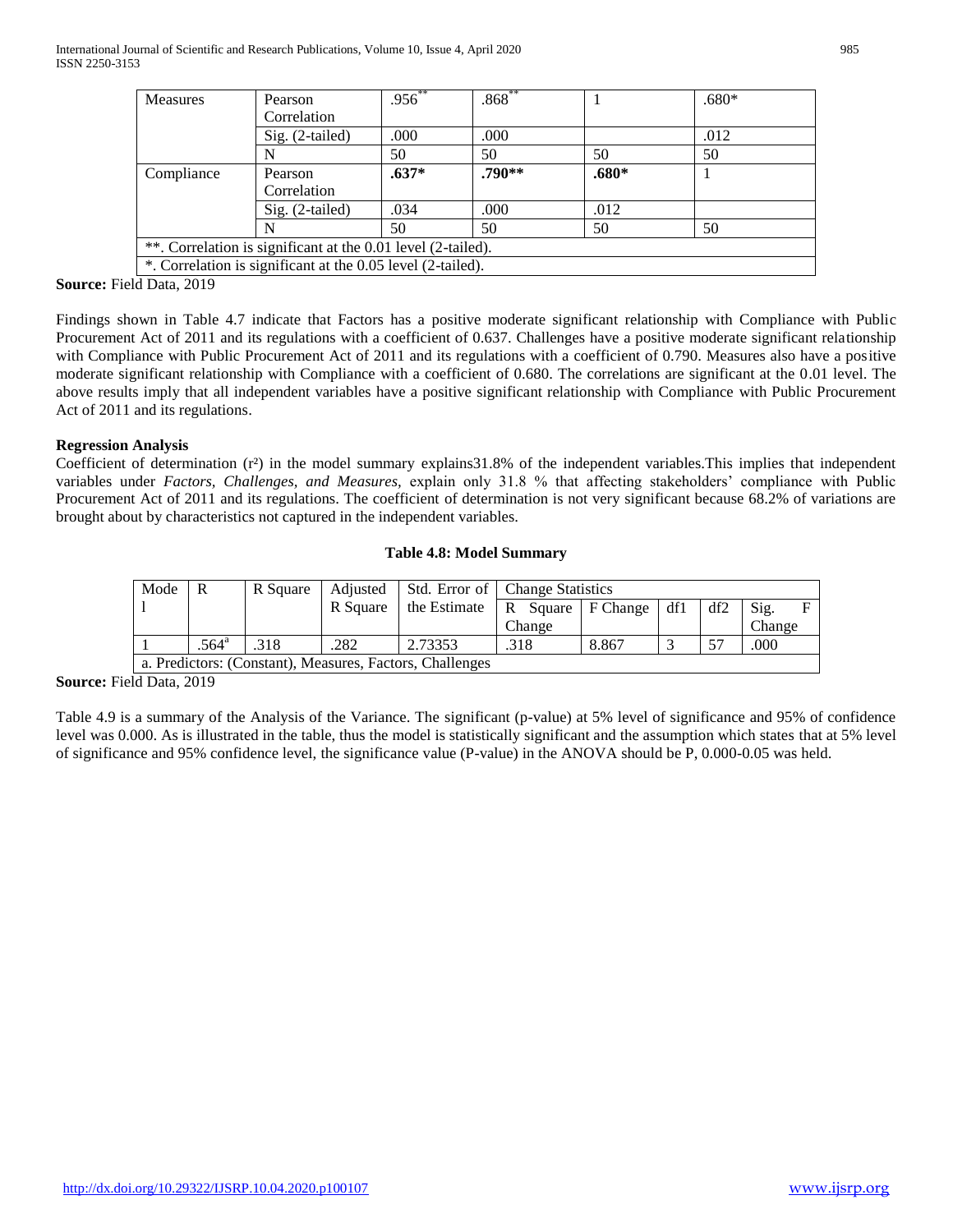|  |  | Table 4.9: ANOVA <sup>a</sup> |  |
|--|--|-------------------------------|--|
|--|--|-------------------------------|--|

| Model                                                                  | Sum of Squares                                           | df | Mean Square |       | Sig.              |  |  |  |  |
|------------------------------------------------------------------------|----------------------------------------------------------|----|-------------|-------|-------------------|--|--|--|--|
| Regression                                                             | 198,772                                                  |    | 66.257      | 8.867 | .000 <sup>b</sup> |  |  |  |  |
| Residual                                                               | 425.916                                                  | 57 | 7.472       |       |                   |  |  |  |  |
| Total                                                                  | 624.688                                                  | 60 |             |       |                   |  |  |  |  |
| a. Dependent Variable: Compliance with PPA of 2011 and its regulations |                                                          |    |             |       |                   |  |  |  |  |
|                                                                        | b. Predictors: (Constant), Measures, Factors, Challenges |    |             |       |                   |  |  |  |  |

**Source:** Field Data, 2019

Table 4.10 explains the overall relationship between the independent variables and the dependent variable and the significance of each relationship. The table depicts that Factors and Measures are prominent in Stakeholders' compliance with Public Procurement Act of 2011 and its regulations.

| <b>Table 4.10: Coefficients</b> |
|---------------------------------|
|                                 |

| Model |                 | Un standardized Coefficients |            | Standardized<br>Coefficients                                                              |       | Sig. |
|-------|-----------------|------------------------------|------------|-------------------------------------------------------------------------------------------|-------|------|
|       |                 | в                            | Std. Error | Beta                                                                                      |       |      |
|       | (Constant)      | 22.918                       | 4.059      |                                                                                           | 5.647 | .000 |
|       | Factors         | .181                         | .101       | .247                                                                                      | 1.789 | .049 |
|       | Challenges      | .109                         | .103       | .171                                                                                      | 1.056 | .025 |
|       | <b>Measures</b> | .196                         | .108       | .257                                                                                      | 1.811 | .045 |
|       |                 |                              |            | a. Dependent Variable: Compliance with Public Procurement Act of 2011 and its regulations |       |      |

**Source:** Field Data, 2019

Using the results above, we have the regression equation as:

(Y = β + β1X1 + β2X2 + β3X3 + α)

 $Y = 22.918 + 0.181X1 + 0.109X2 + 0.196X3 + 4.059\alpha$ 

Whereby  $Y =$  Compliance with Public Procurement Act of 2011

and its regulations.

 $X1 =$  Factors

 $X2 =$ Challenges

 $X3$  = Measures

According to the regression equation established, taking all factors into account with constant at zero, outcomes will be 22.918. The data analyzed also show that organization Compliance is greatly contributed Factors, Challenges and Measures for effective stakeholders' compliance with Public Procurement Act of 2011 and its regulations. Taking all other independent variables at zero, Factors increases effectiveness of Stakeholders' Compliance with Public Procurement Act of 2011 and its regulations by 0.181. While Challenges will result in 0.109 increases in effectiveness in Compliance and Measures will result in a 0.196 increase in effectiveness in Stakeholders' Compliance with Public Procurement Act of 2011 and its regulations.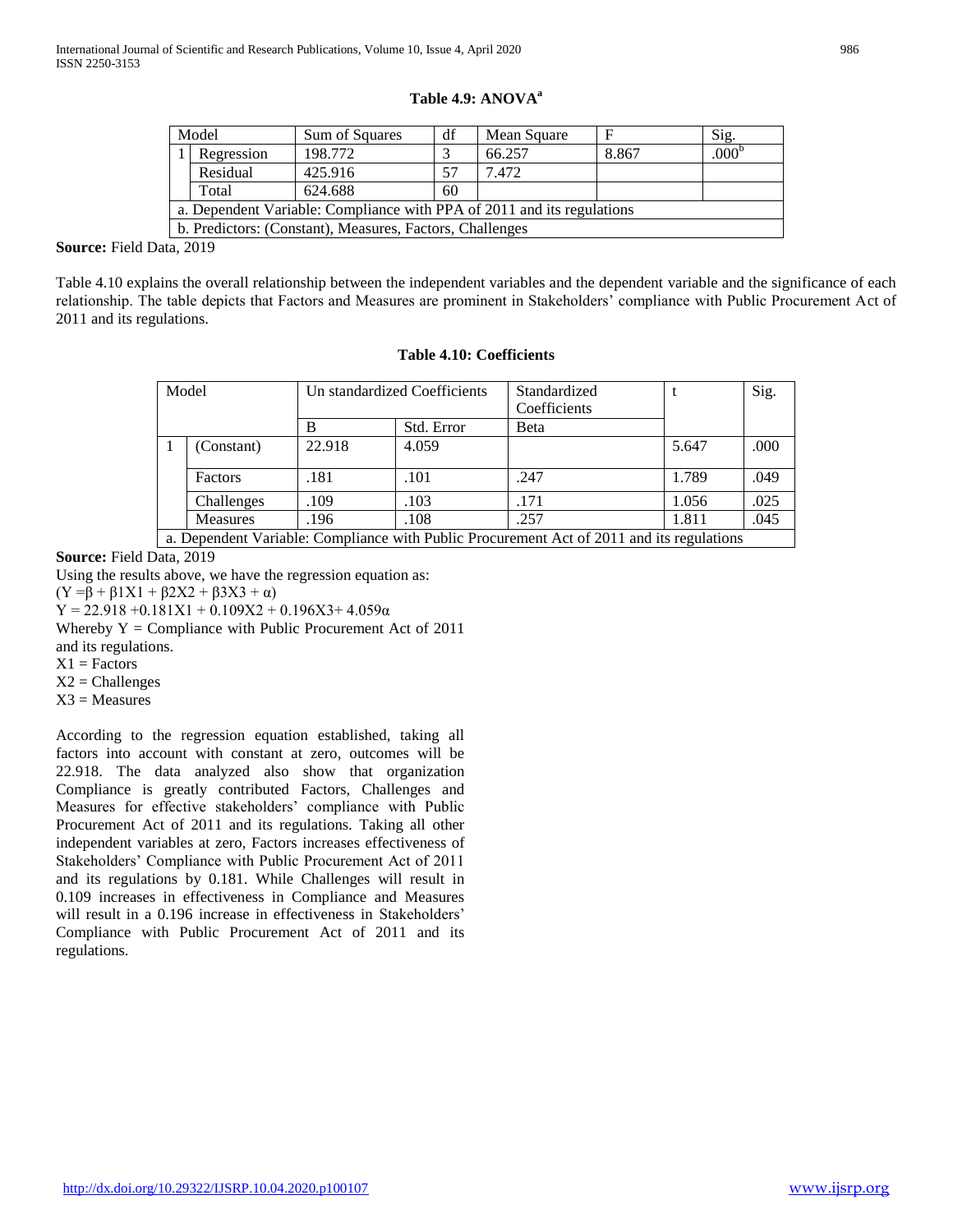## **V.** DISCUSSION

## **Factors affecting stakeholders' compliance**

Study findings revealed that majority of respondents agreed that laws and regulations are among factors that affect the stakeholders' compliance. Laws and regulations enforcement to users particularly procurement Actors were the major contributing factor for the stakeholders to comply with Public procurement. This is in line with Mamuya et al, (2015) on their study found the same findings, but the findings were contrary with the study conducted by Abukari, (2014) who argued that presence of laws and regulations is nothing towards stakeholders' compliance with Public Procurement Act because of the challenge related to contradiction of the law itself. Preparation of procurement proceedings especially in designing stage is very important hence worthy considered. The study findings revealed that preparation of procurement proceedings especially in designing stage impact stakeholders' compliance with PPA of 2011 and its regulations.

While examining the factors, it is important to note that public procurement is performed through a logical flow of activities and predetermined time limits (work plan) all of which have got cost implications. The performance of each activity is largely influenced by time management and competence of the Procurement Entity staff involved in Procurement Planning, Budget Confirmation and Allocation, Solicitation of Bids, Bids Evaluation and Contract Award and Management which are major components of the process (Mlinga, 2015). Different scholars considered dependence on funds from donors and unreliable source of income leads to poor implementation of procurement deeds and regulations. Reliable flow of funds influences the stakeholders' compliance in procurement process (Doe, 2015). This correspond with findings of this study where by majority of respondents agreed that flow of funds impact the stakeholders' compliance with PPA of 2011 and its regulations. The study findings also uncovered that competence and commitment of suppliers/contractors have influence acquiescence of stakeholders with PPA of 2011 and its regulations. This means that by having competent and committed undertaking of Public Procurement process and its regulations would not be an issue. Study findings unveiled that majority of the respondents stated that staff training influence the stakeholders' compliance with PPA 2011 and its regulations. These findings support findings of Oliva et al., (2016) who found that availability of training for staff in government procurement activities facilitate and enhance stakeholders' way of dealing with public procurement activities.

ICT in public procurement is intended to serve a number of objectives which include: Broadening participation in public tendering, To speed up the procurement process and make it more efficient by expanding supply and demand; and to provide transparency in public procurement by reviewing established procedures and public information, and by developing an easy auditing system. Similarly, study findings of this study showed that the majority of respondents agreed that the Information and Communication Technology affect the stakeholders' compliance with PPA of 2011 and its regulations. Njeru, (2015) conducted study on the factors affecting effective Implementation of Procurement Practices. The objective of the study was to

determine factors affecting effective implementation of public procurement practices. Findings revealed that the top management support was the major factors that mostly affected effective implementation of procurement practices. In this study, researcher revealed that majority of respondents asserted that top management support has something to do with stakeholders' compliance with PPA of 2011 and its regulations. An organization with a genuine commitment to legal compliance is evidenced by top management's dedication to ethical corporate behavior (Krawiec, 2016). As cited in Heneghan and O'Donnell, (2017), a compliance culture in an organization must start in the boardroom and should be reflected and evidenced in directors' own behaviors and attitudes. In a related argument, Obanda, (2015) stipulated that strong institutional support at top levels of government is needed by procurement personnel in order to promote integrity, monitor the public procurement process and apply procurement law appropriately.

## **Challenges facing stakeholders' in complying with PPA and its regulations**

Manyanya, (2018) conducted a study on challenges in implementation of PPA procedures in Public Institutions. Findings revealed lack of procurement knowledge, inadequacy of funds (highly dependency from donors) and improper positioning of Procurement Management Unit (PMU) were the most salient factors that hindered application of PPA procedures. The study revealed that respondents felt that the inadequate training of procurement staff is among challenge encounter stakeholders' in complying with PPA of 2011 and its regulations. Untrained staffs that lack the full range of procurement planning and implementation skills and experience were in charge of the procurement functions. This supports the assertion by Kwagbenu (2016) that procurement staffs lack range of skills and expertise require to handle the full complement of procurement function within public entities, and departmental heads.

Section 31 (5) of PPA of 2011 requires the PEs to appoint members of Tender board based on their technical competences to discharge procurement function, also section 37 (2) insists to have PMU with procurement other technical specialists with technical staff. Moreover, section 39 (1) (c) and (d) requires to have competent and qualified staff from procuring departments who will manage to prepare technical specifications, drawings, Bill of quantities and Terms of reference to PMU for procurement activities. Majority of the respondents asserted that lack and poor use of technical Experts for preparation of Procurement Proceedings especially in designing stage is among challenges facing stakeholders' in complying with PPA of 2011 and its regulations. Despite the presence of a good number of procurement Actors within and even out of the organizations', still there is poor use of those experts due to personal interest among actors and other factors like political influences, this leads to poor implementation PPA.

Preparation of proper and comprehensive procurement legal framework demands that those undertaking the work possess a combination of good legal skills and sustainable knowledge of good procurement practices and procedures including related institutional issues (Hunja, 2015). However, the study revealed that lack of knowledge is a challenge to stakeholders in complying with PPA and its regulations. This study unveiled that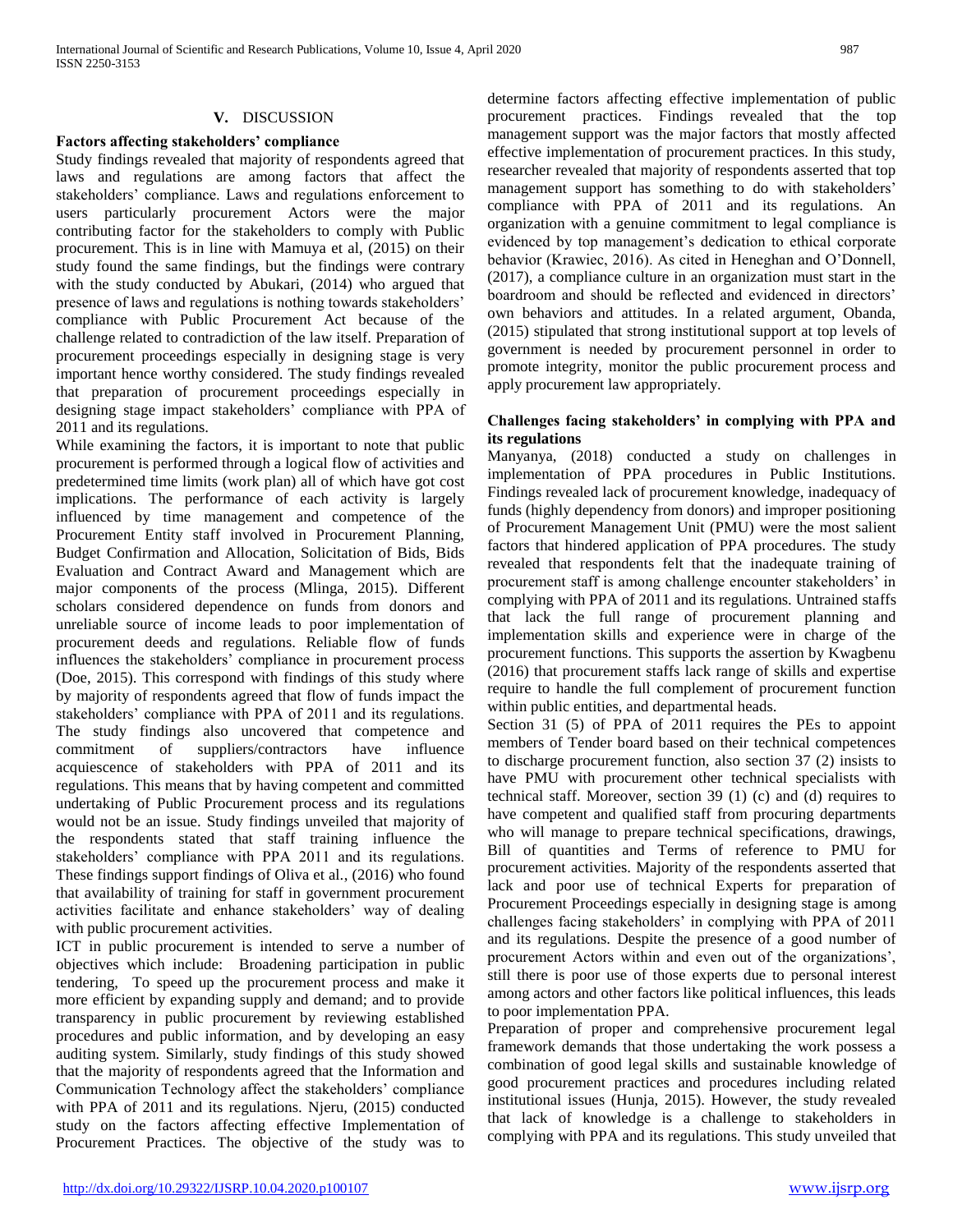lack of incentives to follow proper procedures, caused by weak monitoring and enforcement. This is in line with Velnampy, (2017) who asserted that some challenges facing the procurement process include; Hostility to procurement controls, the unique reliance on private contractors to provide support on their processes, lack of incentives to follow proper procedures, inadequate insistence and monitoring of contractor performance and increased toleration of conflicts of interest.

Researcher discovered that delayed orientation in key stakeholders in new procurement reforms/ laws to Tender and Review Board members, procurement staff and services providers is among challenges facing stakeholders' in complying with PPA of 2011 and its regulations. Orientation and training should be providing before and after implementation of the new procurement reform. By doing to it will increase awareness and understanding of the legal framework hence improve stakeholders' compliance with procurement regulation.

The stakeholders' compliance with PPA and its regulations has been challenged by lack of funds, lack of technical capacity, poor planning and lack of sufficient involvement of experts (Bashuna, 2013). The researcher discovered that delays in establishing full time operational Procurement Units with the full complement of staff and inadequate/lack of funding to execute procurement activities as well as failure to attract qualified and competent service providers at the local level are challenges facing stakeholders' in complying with PPA and its regulations. From the findings, the majority of the respondents agreed that Illiteracy and inadequate contract management skills among some service providers. The inadequacy in contract management skills leads to increased costs, delay in completion and non-completion of procurement process and contracts.

Corruption is the dishonest behavior by those in positions of power, such as managers or government officials. In this study, Researcher discovered that accusation of conflict of interest, bribery and corruption in some procurement processes defy stakeholders' in complying with PPA of 2011 and its regulations by seventy four percent. Transparency and accountability have been recognized as key conditions for promoting integrity and preventing corruption in public procurement. However, they must be balanced with other good governance imperatives, such as ensuring an efficient management of public resources "administrative efficiency" or providing guarantees for fair competition. In order to ensure stakeholders' compliance with PPA decision makers need to define an appropriate degree of transparency and accountability to reduce corruption and risks to integrity in public procurement while pursuing other aims of public procurement (OECD, 2017).

Poor planning and management of the procurement process which include needs that are not well identified and estimated, unrealistic budgets and inadequacy of the skills of staff responsible for procurement is featuring as one of the major setbacks in public procurement. According to Kirungu (2010) though procurement planning is legal requirement, lack of it is still a major cause of inefficiencies which has led to end-of year artificial emergency procurements, failure to absorb allocated funds and application of inappropriate procurement methods circumvention of legal & regulatory procedures. Also, Public Procurement forestalling the challenge by issuance of mandatory procurement planning circular and enhanced surveillance through procurement assessments and reviews. The study finding depicted that inadequate capacity in effective procurement planning confront stakeholders' in complying with PPA of 2011 and its regulations. Procurement planning effort will succeed only with the complete commitment and involvement of top management, along with appropriate personnel that have a stake. The consequences of poor or lack of procurement planning can never therefore be amusing (Lary, 2016).

# **Measures for effective stakeholders' compliance**

This study revealed that the rewarding stakeholders who fully adhere Public Procurement Act and its regulations accordingly influence effective stakeholders' compliance with Public Procurement Act of 2011 and its regulations. By providing reward to stakeholders who fully comply public procurement process and regulations would make them happier and provide encouragement as well as give them something to aim for. According to Ben, (2015) Disciplinary action may come in the form of a verbal or written reprimand or the loss of employee privileges. Employer disciplinary action is a response by the employer to problems with employee performance or behavior. The purpose of disciplinary action is to correct behavior and document issues. Majority of the respondents were of the opinion that disciplinary measure for stakeholders who fail to adhere Public Procurement Act and regulations should be put in place. Professional board like PSPTB should stress to ensure that those who are employed and engaged in the position public procurement should abide to the legal procedure in procurement process.

Incentive plans are tools used by owners to encourage, recognize and reward exceptional performance in their employees. Incentive plans typically surpass standard salary and benefit agreements and usually are given in the form of cash bonuses, extra paid vacation days or gift items of non-monetary value. Majority of respondents said that by setting incentives for complying with Public Procurement Act and regulations would ensure effective stakeholders' compliance with Public Procurement Act of 2011 and its regulations.

Public entities must ensure that suitable candidates are employed on the basis of merit and placed in their relevant qualifications, skills, and experience with their roles and responsibilities clearly defined to avoid role conflicts with other professions and department. The procurement officers must be trained and aware about all regulations in relation to procurement and related procedures (Hui et al 2011). Study findings revealed that stakeholders' engagement on public procurement training and development may upsurge stakeholders' compliance with Public Procurement Act of 2011 and its regulations. According to Rossi (2010), compliance with the formal elements gives an indication of knowledge of the rules. Gelderman et al; (2006) maintained that through training, public procurement actors will comply with the rules if they learn them well.

From the discussion it has been noted that there is huge corruption in procurement, researcher recommends that procurement professionals need to increase room for transparency, by doing so corruption will be eliminated automatically. Mally, (2016) said by providing clearly procedures and directions of procurement process that enhance transparency, like advertising, openness during opening the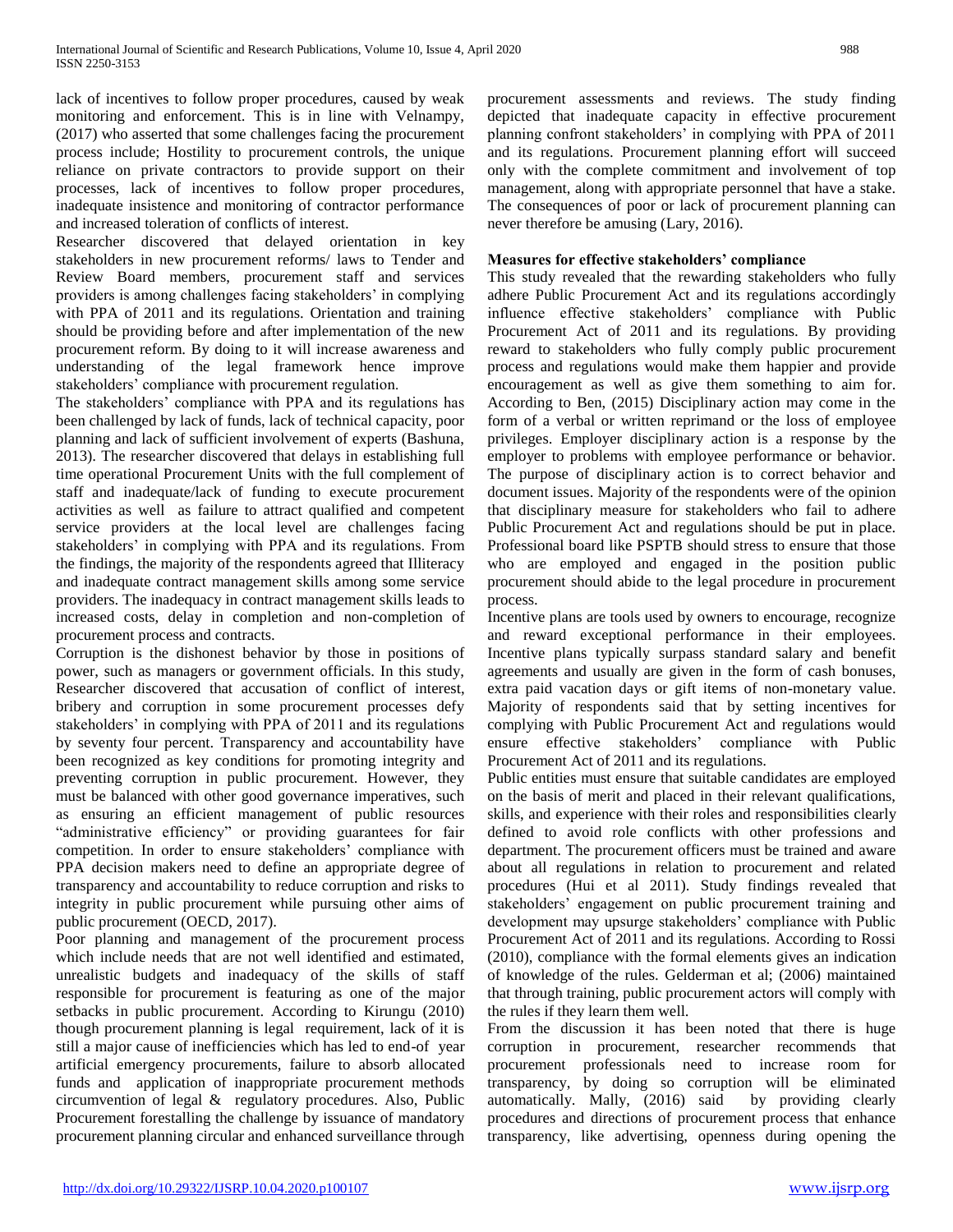tender, evaluation of the tender and awarding will reduce corruption. This is in line with findings of this study where by researcher revealed that by enhancing transparency to curb corruption will improve stakeholders' compliance with Public Procurement Act of 2011 and its regulations.

### VI. SUMMARY OF FINDINGS, CONCLUSIONS AND RECOMMENDATIONS

## **Summary of Findings**

The first objective was to examine factors affecting stakeholders' compliance with PPA of 2011 and its regulations. The findings reveled that majority of respondents agreed that laws and regulations and preparation of Procurement proceedings especially in designing stage impact stakeholders' compliance with PPA of 2011 and its regulations. Study findings revealed that respondents agreed that flow of funds and competence and commitment of suppliers/contractors have influence acquiescence of stakeholders with PPA of 2011 and its regulations. Also, study findings unveiled that 74 percent of the respondents stated that staff training influence the stakeholders' compliance with PPA 2011 and its regulations. Researcher discovered that majority of respondents agreed that the Information and Communication and top management support has something to do with stakeholders' compliance with PPA of 2011 and its regulations. By having efficient management which has effective preventive mechanisms promotes transparency and accountability for stakeholders' compliance with PPA of 2011 and its regulations. Moreover, the study findings revealed that with weighted mean of 4.20 majorities of respondents (48 percent) felt that the internal process affects the stakeholders' compliance with PPA of 2011 and its regulations.

The second objective to disclosed major challenges facing stakeholders' in complying with PPA of 2011 and its regulations. The study revealed majority of the respondents felt that the inadequate training of procurement staff and lack and poor use of technical Experts for preparation of Procurement Proceedings especially in designing stage is among challenges facing stakeholders' in complying with PPA of 2011 and its regulations. The study revealed that lack of knowledge and lack of incentives to follow proper procedures, caused by weak monitoring and enforcement are among challenges facing stakeholders' in complying with PPA of 2011 and its regulations.

Respondents agreed that the delays in establishing full time operational Procurement Units with the full complement of staff, inadequate of funding to execute procurement activities and failure to attract qualified and competent service providers at the local level as well as illiteracy and inadequate contract management skills among some service providers defy stakeholders' in complying with PPA of 2011 and its regulations. Either respondent agreed that accusation of conflict of interest, bribery and corruption in some procurement processes defy stakeholders' in complying with PPA of 2011 and its regulations. The fight against corruption in public procurement should be intensified by more collaborative initiatives among key stakeholders. Effective control and review systems and measures increase transparency and play an important role in preventing corruption in public procurement. Warning systems and effective

sanctioning systems should be included in a good public procurement system that effectively fights corruption.

The third objective sought to unveil the possible measures for effective stakeholders' compliance with Public Procurement Act of 2011 and its regulations. This study revealed that the Reward stakeholders who fully adhere Public Procurement Act and its regulations accordingly influence effective stakeholders' compliance with Public Procurement Act of 2011 and its regulations. About 70 percent of the respondents were of the opinion that disciplinary measure for stakeholders who fail to adhere Public Procurement Act and regulations should be put in place. Majority of respondents said that by setting incentives and by addressing stakeholder's problems concerning Public Procurement Act and its regulations would ensure effective stakeholders' compliance with Public Procurement Act and its regulations. Study findings revealed that stakeholders' engagement on public procurement training and development as well as establishment objectives for Public Procurement Act of 2011 and its regulations compliance would ensure effective stakeholders' compliance with Public Procurement Act and its regulations. The study further revealed that providing follow-up action of deficiencies in Public Procurement Act of 2011 and its regulations compliance may enhance stakeholders' compliance with Public Procurement Act of 2011 and its regulations.

## **Conclusion**

Based on the study findings we can conclude that stakeholders' compliance with Public Procurement Act of 2011 and its regulations in Tanzania Local Government Authorities significantly affected by numerous factors as revealed by the study findings. Flow of funds, competence and commitment of suppliers/contractors, staff training, and information and communication technology, top management support and internal processes were rated as the key factor affecting stakeholders in complying with Public Procurement Act of 2011 and its regulations in Tanzania Local Government Authorities to a great extent. Inadequate training of procurement staff, Lack and poor use of technical Experts for preparation of Procurement Proceedings especially in designing stage, Lack of knowledge of legal framework caused by poor dissemination of the Procurement Act and Regulation. Also, Lack of incentives to follow proper procedures, Illiteracy and inadequate contract management skills among some service providers and Accusation of conflict of interest, bribery and corruption in some procurement processes were rated as major challenges facing stakeholders' in complying with PPA of 2011 and its regulations. However, addressing stakeholder's problems concerning Public Procurement Act and its regulations, stakeholder's engagement on public procurement training and development, establishing objectives for Public Procurement Act of 2011 and its regulations compliance and enhancing transparency to curb corruption were rated as possible measures for effective stakeholders' compliance with Public Procurement Act of 2011 and its regulations. This conclusion is supported by both the descriptive and inferential statistics as indicated. With due regard to the ever increasing desire to have high compliance with public procurement Act of 2011 and its regulations in Tanzania, there is need to invest in various strategies. This therefore calls upon the management of various government ministries to come up with a procurement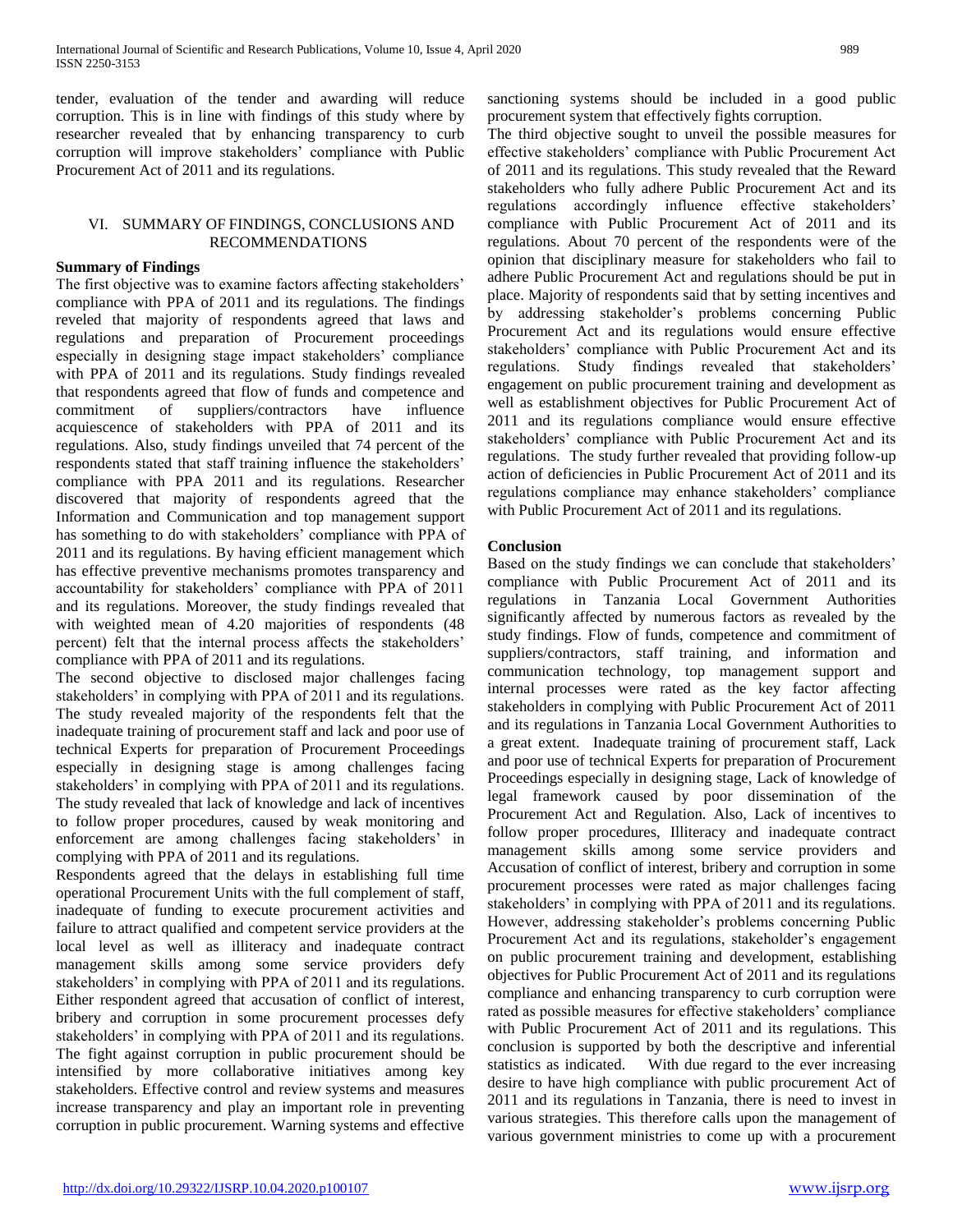policy which outlines the strategies and guidelines of applying the same effectively in the Tanzania Local Government Authorities. This should be done in a manner in which all the stakeholders are happy. This ensures that they are acceptable, accessible, ethically sound, have a positive perceived impact, relevant, appropriate, innovative, efficient, sustainable and replicable.

### **Recommendations**

### **Recommendations for Action**

Based on the research findings it is therefore recommended that there were some suggestion and improvement to be done to improve stakeholders' compliance with PPA and its regulations based on the findings of the study:

- i. All Local Government Authorities at least in Tanzania if not the whole of Africa share common characteristics. We do recommend to Local Government Authorities to make sure that public money is spent in accordance to the planned activities. Local Government Authorities need to avoid corruptions, nepotism and personal gain of individual employees and managers. Adherence to the law and principles will guarantee success in procurement process and hence good governance.
- ii. It is important for the procurement department to involve the users as they are carrying out their procurement process. User sensitization in the procurement process enables them to know the challenges faced as the procurement process is being carried out therefore they are in a position to make alternative decisions.
- iii. Top management support is crucial in the procurement process as it ensures that there is smooth flow of the procurement process and that training for the right stakeholders is done. Therefore the top management of organizations should be informed on the importance of ensuring that the procurement process is conducted successfully and their part in ensuring that it is done successfully.
- iv. Stakeholder interaction enables the exchange of ideas and promotes team building. This ensures that there is continuous improvement of the procurement process due to the smooth flow of information. Therefore all stakeholders should be made aware of their importance in carrying out the procurement process.

#### **REFERENCES**

- [1] AbukariA., &Valletti. D. (2014) Hidden Tender. Monitoring Report of Public Procurement in Kosovo. Pristina.
- [2] Achuora, Arasa and Onchiri (2017). Corrupt contracting: Controlling Partisan Favouritism in Public Procurement (ERCAS Working Paper No. 49). Berlin.
- [3] Adriano, V. (2010) *Proposal and thesis writing: an introduction*. Nairobi: Paulines Publications Africa.
- [4] ArrowsmithF. (2010). Effective Management of Contract Variations using a Knowledge Based Decision System: A Working Paper Published by the Centre for Education in the Built Environment Cardiff University.Atkinson (2003) cited in Raymond(2008),
- [5] Babbie,B.(1992). Business Research Methods. New York
- [6] Baily et al (1998). A comprehensive review of objective corruption proxies in public procurement: risky actors, transactions, and vehicles of rent

extraction (Government Transparency Institute Working Paper Series No. GTI-WP/2016:03). Budapest.

- [7] Bashuna B.C (2013)Factors affecting effective management of the procurement function at Nakuru North SubCounty, International Journal of Business and Management, 1(7) 404-489
- [8] Belisario et al., (2018) Procurement planning and accountability of local Government procurement systems in developing countries: Evidence from Uganda, Journal of Public Procurement, 8(3), 379 – 406.
- [9] Ben, J. L (2015) Service user Involvement & Purchasing. Retrieved August 20, 2019, from Ability to Achieve: http://www.jmcss.co.uk/purchase-ourservice.html
- [10] Best & Khan (1993). Public procurement reform in developing countries: The Ugandan experience. Advancing Public Procurement: Practices, Innovation and Knowledge-Sharing, 28(3)373-391.
- [11] Brinkerhoff C. (2014). An empirically derived framework of global supply resiliency. Journal of Business Logistics, 32(4), 374-391.
- [12] Calvert et.al. (2010) Effective corruption control: Implementing review mechanisms in public procurement in Kenya, Tanzania and Uganda. The Ruhr-University of Bochum (Germany).
- [13] CPAR, 2013
- [14] Creswell, J. (2009). Research design: qualitative, quantitative, and mixed methods
- [15] approach. 3rd ed. Los Angeles: Sage.
- [16] De Boer and Telgen, (2010)). Purchasing practice in Dutch municipalities. International Journal of Purchasing and Materials Management, 34(2), 31- 36.
- [17] Dobler et al., (2013). Purchasing and Material Management, Text and Cases (6th Ed). Tata McGraw-Hill Inc. New Delhi
- [18] Doe, M. (2015). Customer involvement management; Empirical observations of explorative studies on enrichment activities of German wine. University Ludwigshafe, German
- [19] Dowling and Pfeffer, (197). Multilateral Talks on Transparency in Government Procurement: Concerns for Developing Countries. IDS Bulletin, 34(2), pp.65-81.
- [20] Dunn, A. (2010) International Cooperation and the Reform of Public Procurement Policies World Bank Policy Research Working Paper 3720,
- [21] European Union Chamber of Commerce in China (2015) Integrity in Public Procurement: Good Practice from a to z – isbn-978-92-64-02750-3 © OECD 2007.
- [22] EyaaR.E. & Evan W. N. (2017). Guidelines for Tender Evaluation using Weighted Criteria for Building Works and Services. Australia: Department of Treasury and Finance.
- [23] Fikya, (2017) The CDF Social Audit Guide: A Handbook for Communities. Nairobi: Open Society Initiative for East AfricaFreeman (1984
- [24] Freeman, R.E (2002), "Corporate Governance: A Stakeholder Interpretation," Journal of Behavioral Economics, 194 (8), 337-359
- [25] Frey K.&Nickerman, S.(2009). Uncovering High-Level Corruption: Cross-National Corruption Proxies Using Government Contracting Data (GTI Working Papers No. GTI-WP/2015:02). Budapest.
- [26] Gelderman et al., (2015) Hidden Tender. Monitoring Report of Public Procurement in Kosovo. Pristina.
- [27] Geo,O. (2015) Active and Passive Waste in Government Spending: Evidence from a Policy Experiment. American Economic Review, 99(4), 1278–1308.
- [28] Gibson, A. (2010). Improving transparency and governance of public funds - public procurement process in Kosovo, 60.
- [29] Griffith A.(2015). The Quest for Good Governance. How Societies Develop Control of Corruption. Cambridge, UK: Cambridge University Press
- [30] Guthrie, R. CuganesanF. & Ward, A. (2016)Challenges in monitoring and evaluation: an opportunity to institutionalize M&E systems. Washington, DC: The International Bank for Reconstruction and Development/The World Bank.
- [31] Health T. & Norman, S. (2013) E-procurement implementation: a case of Malaysia government. Transforming Government: People, Process and Policy, 5 (4), 330-344.
- [32] HeneghanF. and O'Donnell, D. (2017)World Class Supply Management-'The Key to Supply Chain Management, 7th Edition' McGraw Hill New York Hui, et el., (2011) Women's economic empowerment and retirement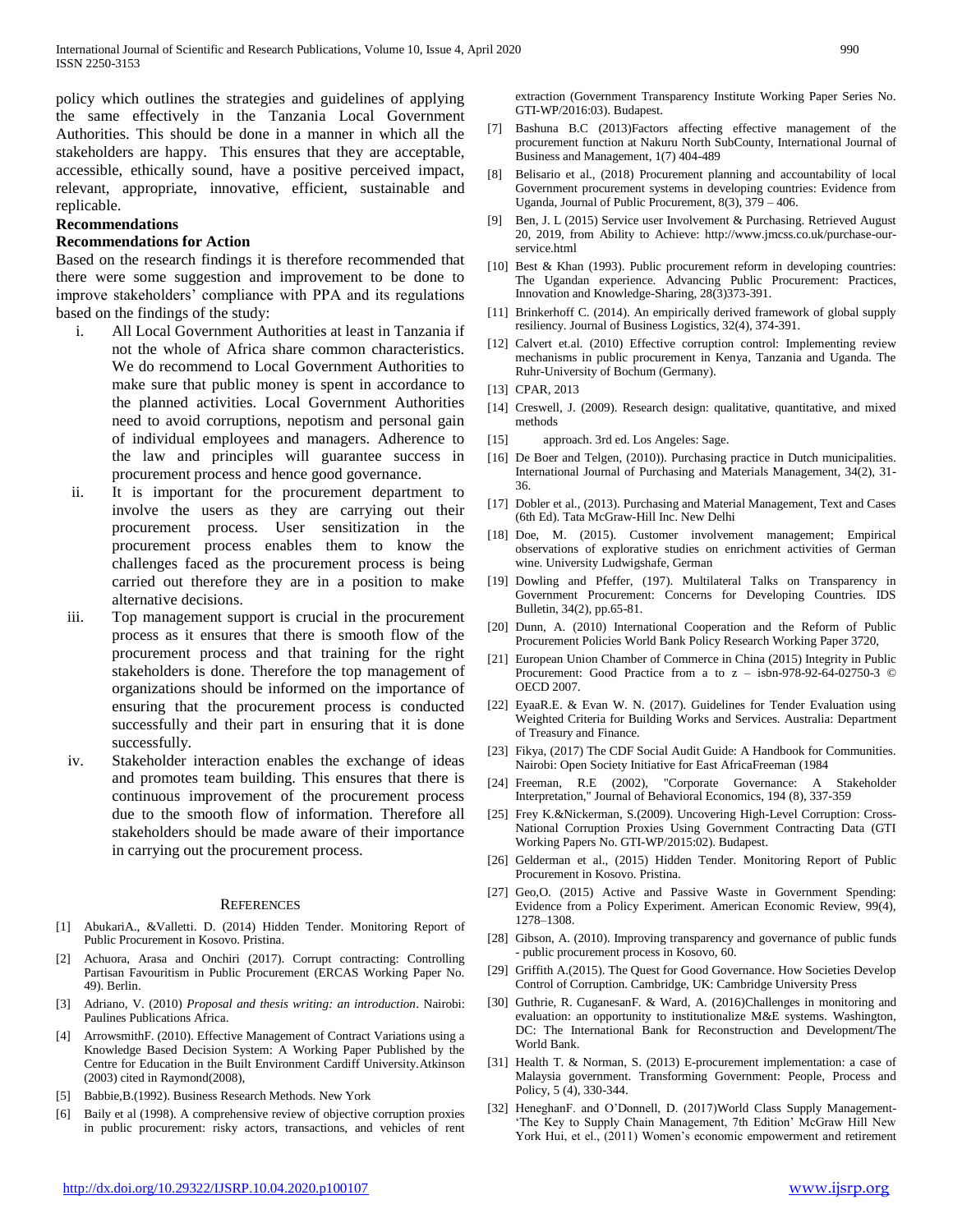savings decisions; Social research Demonstration Corporation.Ivar et al., (2011)

- [33] Jany, R. (2013) "Obstacles to Public Procurement Reform in Developing Countries," in Sue Arrowsmith and Martin Trybus (editors) Public Procurement: The Continuing Revolution, Kluwer Law International.
- [34] Jensen M. and Meckling N. (1976)Theory of the firm: Managerial behavior, agency costs and ownership structure. Journal of Financial Economics, 3(4), 305–360
- [35] Kenyanya et al., (2016) Global Knowledge Creation The Toyota Way, Hitotsubashi University, Tokyo, Japan.
- [36] Khan, S. (2010) Challenges of Purchasing Centralization Empirical Evidence from Public Procurement. Helsink School of Economic ISBN: 978- 952-488-322-1.
- [37] KipchilatB. (2006)Key success factors for managing projects. World Academy Science Engineering and Technology. 59(6), 1826-1830.
- [38] Kirungu K. (2010), Looking beyond Compliance, PPOA, Kenya. Third East African Procurement Forum, held in Tanzania.
- [39] Kombo & Tromp (2006) Proposal and thesis writing: an introduction. Nairobi: Paulines Publications Africa.
- [40] Kothari, C. R. (2004). Research Methodology: Methods and Techniques (second revised edition). New Delhi: New Age International (P) Ltd.Krawiec, 2003
- [41] Krawiec, W. (2016) The Effect of Electronic Procurement Practices on Effective Procurement in Public Hospitals: A Case of KISII Level 5 Hospital.
- [42] KwagbenuC. (2016) Extent of Compliance to Public Procurement Act and Regulations. A survey of selected Water Supply and Sewage Authorities of Arusha, Babati and Moshi. Unpublished MBA Dissertation, University of Dar es Salaam
- [43] Langevoort, M. (2012) Integration of Social Policy into Sustainable Public Procurement
- [44] LuyB. (20149) Compliance Construction in the Context of Environmental Regulation, Social and Legal Studies, Vol. 8, No. 4, pp. 549-567.
- [45] Malima,H. (2016). Small business set-asides in procurement auctions: An empirical analysis. Journal of Public Economics, 100, 28–44. http://doi.org/http://dx.doi.org/10.1016/j. jpubeco.2013.01.003
- [46] Mally, (2016) Christian Aid. Buying Aid Power, Governance and Public Procurement, Accra Ghana
- [47] MamuyaW.; &Kamau,P(2015) Procurement Proposal, a Component of the Public Financial Management and Reform Programme (PURMARP). Accra: Ministry of Finance, Ghana
- [48] Manyanya, (2018) Public Procurement Reform-The Tanzania Experience
- [49] MillersonA. (2014) ) Management control systems: performance measurement, evaluation and incentives. Financial Times, Harlow
- [50] Mlinga, R. (2015)Promoting integrity in public procurement. Tanzania procurement Journal,Vol.IINo.5,pp 13-39.
- [51] Muranda, T. (2016). An examination of project managers' leadership contributions to project success using critical success factors. Ph.D. Thesis, Capella University
- [52] Njeru, (2015). Influence of Community Participation in Project Management Processes on the timely Completion of CDF Projects in Kanyekini Ward –Kirinyaga County, Kenya. Master of Art in Project Planning and Management Project; University of Nairobi.
- [53] NtayiO. F &Ngugi, K. (2018) 4). Influence of Stakeholders' Participation on Performance of Road Projects at Kenya National Highways Authority. European Journal of Business Management, 1 (11), 384-404
- [54] Nyendage, A. (2015)Management control systems: performance measurement, evaluation and incentives. Financial Times, Harlow
- [55] Obanda, W. (2011). Small and medium enterprises (SMEs) and public procurement contract in developing countries. Kampala: Longhorn publishersOECD, 2017
- [56] OgotB. M. &Kwasira, J. (2010). Influence of End Users Involvement in Procurement Decision Making on Purchasing Performance at Kenya Police College, Kiganjo, Journal of Investment and Management. 5 (6)115-121
- [57] Ogot, Mulinge and Muriuki, (2016) Effects of Procurement Planning on Institutional Performance: A Case Study of Mombasa Law Court. International Journal of Science and Research, 3 (11), 446-455.
- [58] Okundi (2017) Factors influencing stakeholders' participation in monitoring and evaluation of Local Authority transfer fund projects in Kisii municipality, Kenya.
- [59] Oliva et al., (2016) Stakeholder and Nature of Procurement Process in the United Nations Organization Stabilization Mission In The Democratic Republic Of Congo (Monusco) Entebbe Support Base. International Journal of Supply Chain and Logistics. 1(2) 55-81
- [60] Oliver, U. (2005) Thematic Clinic for Country Teams: Note on Procurement Issues 3rd Africa Region Education Capacity Development Workshop Country Leadership and Implementation for Results in the EFA-FTI Partnership Mauritius.
- [61] Osei-Tutuet al., (2016) Compliance of public procuring entities in Dar es Salaam. Kampala International University.
- [62] Public Procurement Authority, (2007). PPA Journal. October Edition, PPOA, Nairobi.
- [63] PPDA, (2016). Assessment of the Country's Procurement System. Final Report.
- [64] Public Procurement Oversight Authority. (2011). Assessment of the Procurement System in Kenya. Rambøll Management.
- [65] Raymond J. (2008) Benchmarking in public Procurement, Department of Management, Monash University, Caulfield East, Australia
- [66] Rossi, J, (2010). Is Equal Moral Consideration Really Compatible with Unequal Moral Status? Kennedy Institute of Ethics Journal 20 (3):251-276.
- [67] Rungtusanatham et al., (2013) The impact of e-procurement on corruption: The potential of eprocurement for curbing corruption risks. In: ADB/OECD (2013) Fighting Bribery in Public Procurement in Asia and the Pacific. Proceedings of the 7th 70 Regional Seminar on making international anticorruption standards operational, Indonesia
- [68] SchnequaY. and Alexandra M. (2012) Corruption in the procurement process/outsourcing government functions: Issues, Case studies, Implications. North Eastern University, Boston
- [69] Scott, P. (2011) Contributing to a theoretical research Programm. Stanford University.4)
- [70] Segal K.and Summers, B. (2012) Mitigation Processes Antecedents for Building Supply Chain Resilience. Supply Chain Management: An International Journal, 19(2), 211–228.
- [71] Sekaran, D. (1992); Professionalising Communal Procurement: The Experience In The Dutch Public Sector.
- [72] Singh S. (2006). Designing and managing the supply chain: Concepts, strategies, and cases. New York: McGraw-Hill.
- [73] Stieb, F. (2008). "Sustainable procurement in practice: lessons from local government", Journal of Environmental Planning & Management, 50 (3) 421-44
- [74] Suka, L. (2015) Public procurement re-examined, Journal of public procurement.
- [75] Tadeoet al., (2018Value for money through Reduced Procurement Transaction Costs and Improved Efficiency" Tanzania Procurement Journal, Vol. No.1.pg 44-52
- [76] Tan B., Fazekas, M., Czibik, Á.,&Tóth, I. J. (2009) Toolkit for detecting collusive bidding in public procurement. With examples from Hungary (Working Paper Series No. CRCB-WP/2014:02). Budapest: Corruption Research Center Budapest.
- [77] Telgen, D. (2006) Challenges in public Procurement: An international Perspective. PrAcademics Press: Forida, USA.
- [78] Trionfetti, J. (2013) ) International Handbook of Public Procurement Florida Atlantic University Boca Raton, Florida, U.S.A.
- [79] Tromp, W. (2006) "Research Methods Knowledge Base". London: A&C Black Publishers Limited.
- [80] Vian and Collins,P. (2014)Enhancing Transparency within Public Sector Procurement: The South African Experience. 4th International Public Procurement Conference. Seoul, Republic of Korea
- [81] Wilmshurst R. and Frost F. (2010). Vocational Education and Training and Human Capital Development:current practice and future options. European Journal of Education, 45(2), 181-198.
- [82] Wind S. and Thomas E. (2001). Purchasing and Supply Chain Management: Analysis, Strategy, Planning and Practice (5th Ed.). Andover: Cengage Learning
- [83] WymerM. and Regan, W. (2010). Development Effectiveness Achieving Development Outcomes: The Millennium Challenge Report 2007